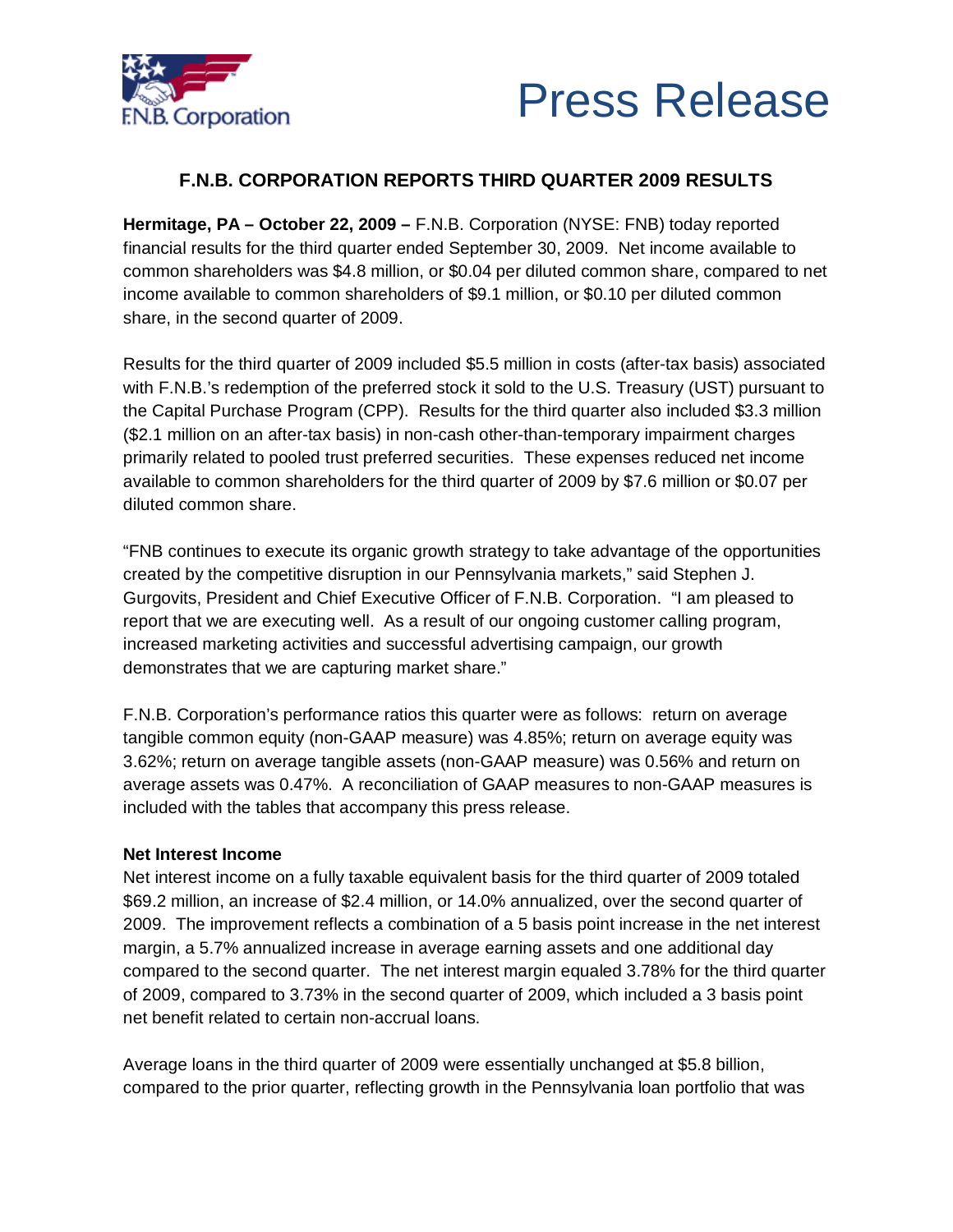largely offset by reductions in average balances for the Florida loan portfolio. Based on period-end balances, total loans grew \$70.3 million or 4.8% annualized since June 30, 2009, led by commercial loan growth of \$44.7 million or 5.6% annualized. Changes in the consumer loan portfolio since June 30, 2009 reflected growth of \$22.2 million or 23.6% annualized in consumer lines of credit that was partially offset by a decrease of \$11.9 million or 4.7% annualized in direct installment loans given customer preferences in a low interest rate environment.

Mr. Gurgovits noted, "I am particularly impressed with our team's focused efforts in a challenging banking environment. Demonstrating our success in attracting commercial customers from our competitors, our middle market commercial lending team has generated over \$250 million in new commitments this year."

"We also continue to demonstrate great success building our valuable core funding base, with strong growth in core transaction deposits and treasury management balances. Our aggressive marketing campaign in Pennsylvania is working very well as we continue to win new commercial and consumer banking relationships every day."

Average core transaction deposits increased \$68.8 million or 6.8% annualized and average treasury management balances grew \$31.0 million or 28.3% annualized in the third quarter of 2009, compared to the second quarter of 2009. Contributing to the more favorable mix of deposits, higher cost average time deposits decreased \$67.4 million or 11.7% annualized in the third quarter of 2009 compared to the prior quarter as FNB continues to focus its strategy on building core transaction accounts.

## **Non-Interest Income**

Non-interest income totaled \$24.0 million in the third quarter of 2009, compared to \$28.5 million in the second quarter of 2009. The lower non-interest income is primarily due to a \$2.6 million increase in non-cash other-than-temporary impairment charges primarily related to pooled trust preferred securities.

The impairment losses recognized for the third quarter of 2009 totaled \$3.3 million, compared to \$0.7 million for the second quarter of 2009. The current quarter impairment charges were primarily related to three pooled trust preferred securities that experienced worse than previously projected collateral performance. The pooled trust preferred securities portfolio is comprised of 13 securities with an original cost of \$41.3 million. To date, creditrelated impairment charges of \$12.5 million have been recorded on this portfolio, which have reduced the carrying value to \$28.8 million as of September 30, 2009.

In looking at the other major components of non-interest income, wealth management revenue decreased \$0.7 million or 14.2% in the third quarter of 2009, reflecting market conditions and the impact of the low level of interest rates on annuity sales. Additionally, compared to the second quarter of 2009, lower gains on sales of residential mortgage loans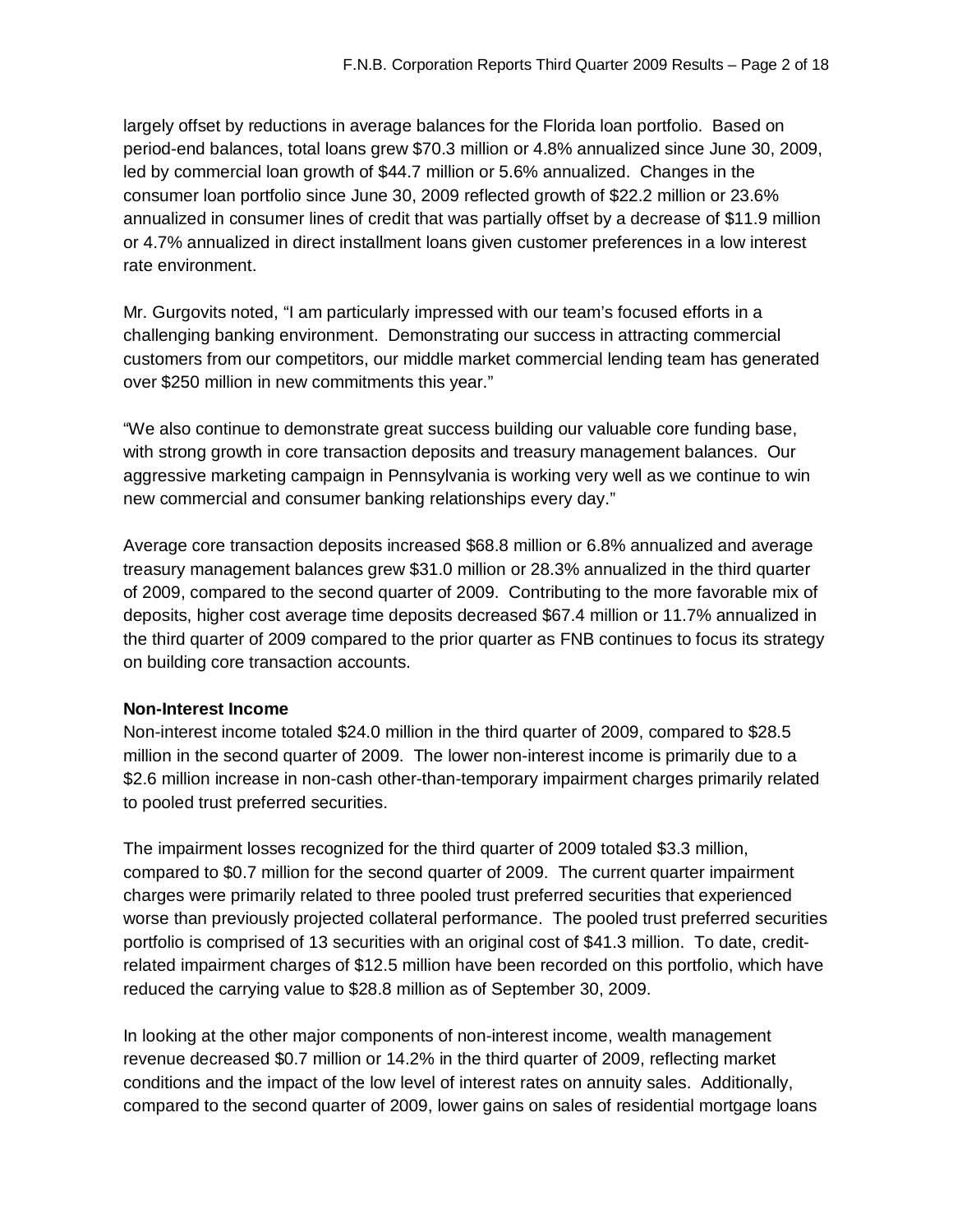(down \$0.5 million or 41.6%) and lower swap fee income (down \$0.8 million or 77.7%; reported in other income) were partially offset by seasonally higher service charges (up \$0.2 million or 4.4% annualized) and seasonally higher insurance commissions due to school district revenue received in the third quarter (up \$0.1 million or 12.7% annualized).

## **Non-Interest Expense**

Non-interest expense totaled \$62.3 million in the third quarter of 2009, compared to \$66.3 million in the second quarter of 2009, which is flat after considering the \$4.0 million FDIC special assessment in the second quarter. The efficiency ratio was 65.0% in the third quarter of 2009, compared to 67.7% in the second quarter of 2009, reflecting the absence of last quarter's FDIC special assessment.

## **Credit Quality**

"We continue to be pleased with the performance of our Pennsylvania and Regency loan portfolios at this point in the economic cycle," remarked Mr. Gurgovits. "The duration of the slow economic environment continues to be challenging for businesses and consumers throughout the country."

Non-performing loans and OREO as a percentage of total loans and OREO at September 30, 2009 increased 18 basis points to 2.62%, compared to 2.44% at June 30, 2009. Annualized net charge-offs equaled 0.68% of average loans for the third quarter of 2009, decreasing from 1.22% of average loans for the second quarter of 2009. At September 30, 2009, the ratio of the allowance for loan losses to total loans equaled 1.81%, compared to 1.72% at June 30, 2009, reflecting increased reserves for both the Florida and Pennsylvania loan portfolios. As a percentage of non-performing loans, the allowance for loan losses equaled 79.1% at September 30, 2009, compared to 81.0% at June 30, 2009. As a result of the above activity, the provision for loan losses totaled \$16.5 million for the third quarter of 2009, which was \$2.5 million higher than the second quarter of 2009.

The Pennsylvania loan portfolio totaled \$5.4 billion at September 30, 2009 (92.6% of the total loan portfolio) and delivered credit quality metrics reflecting a slow economic environment characterized by an increasing level of non-performing loans. Pennsylvania non-performing loans and OREO totaled \$69.5 million or 1.28% of total loans and OREO at September 30, 2009, compared to \$60.2 million or 1.13% at June 30, 2009. Net loan charge-offs totaled \$4.5 million or 0.33% annualized of average loans for the third quarter of 2009, slightly better than \$4.9 million or 0.36% annualized of average loans for the second quarter of 2009.

The Florida loan portfolio totaled \$271.6 million at September 30, 2009 (4.7% of the total loan portfolio) and delivered credit quality metrics reflecting a challenging economic environment and continued weakness in the Florida real estate market. Florida nonperforming loans and OREO totaled \$76.1 million or 27.2% of total loans and OREO at September 30, 2009, compared to \$73.6 million or 26.1% at June 30, 2009. Net loan charge-offs totaled \$4.1 million or 5.90% annualized of average loans for the third quarter of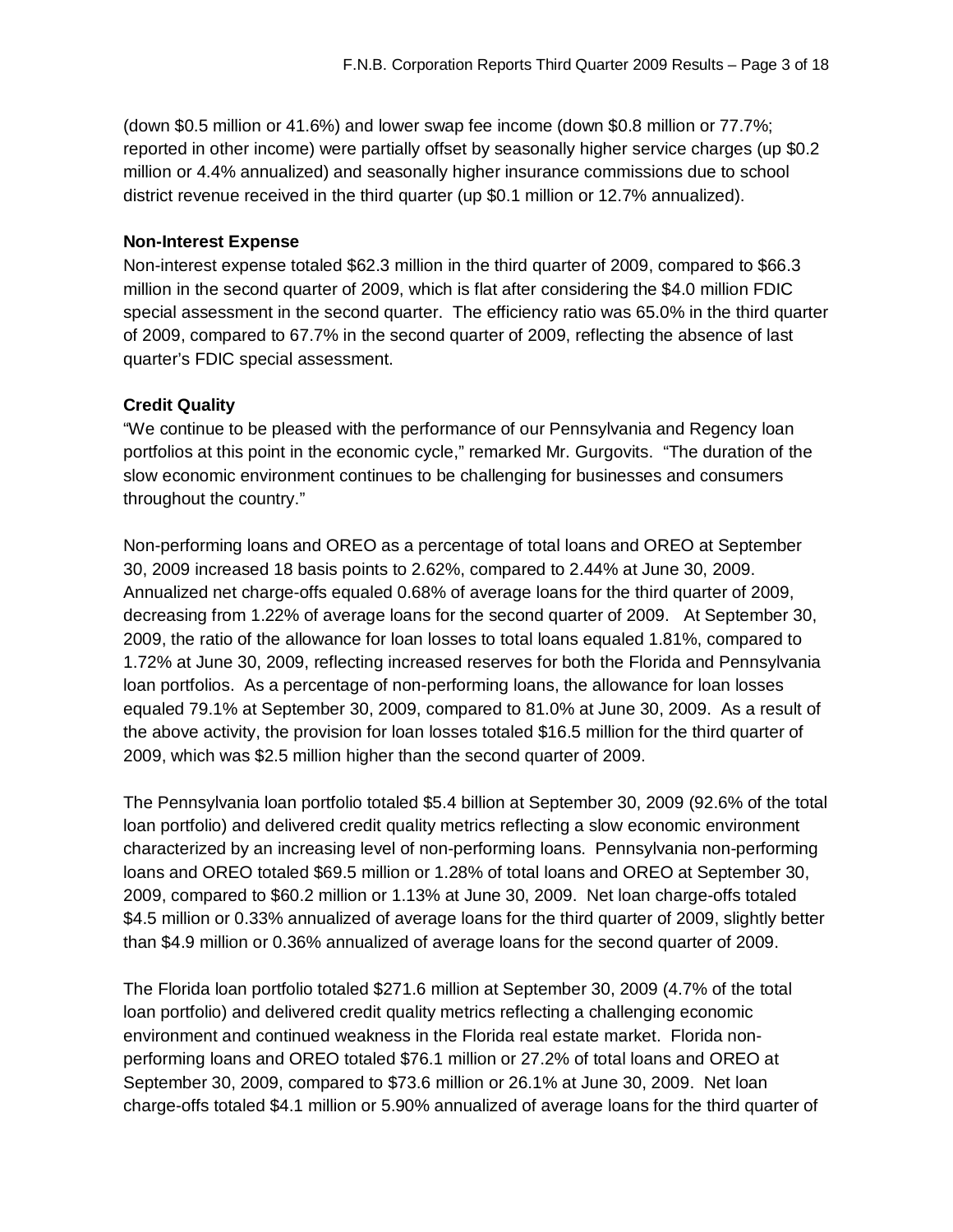2009, compared to \$11.2 million or 15.60% annualized of average loans for the second quarter of 2009.

The Regency loan portfolio totaled \$158.6 million at September 30, 2009 (2.7% of the total loan portfolio) and continued to deliver credit quality metrics reflecting a slow economic environment. Regency non-performing loans and OREO totaled \$8.0 million or 5.02% of total loans and OREO at September 30, 2009, compared to \$7.1 million or 4.51% at June 30, 2009. Annualized net loan charge-offs as a percentage of average loans improved 35 basis points to 3.64% for the third quarter of 2009.

# **Capital Position**

The Corporation's capital ratios continue to exceed federal bank regulatory agency "well capitalized" thresholds. As of September 30, 2009, the Corporation's estimated total riskbased capital ratio was 13.1%, the estimated tier 1 risk-based capital ratio was 11.7% and the leverage capital ratio was 8.7%, which compares favorably to the same ratios as of December 31, 2008 of 11.1%, 9.7% and 7.3%, respectively.

In September 2009, F.N.B. fully redeemed all of the preferred stock it sold to the UST pursuant to the CPP. F.N.B. repaid the original \$100.0 million investment without any conditions from regulators. The repayment of the CPP funds reduced the capital ratios compared to June 30, 2009, partially offsetting the benefit from the issuance of 24.15 million shares of common stock last quarter that raised \$125.8 million in new common equity. At September 30, 2009, the tangible common equity to tangible assets ratio (non-GAAP measure) equaled 6.02%, up slightly from 5.95% at June 30, 2009, and the tangible book value per share (non-GAAP measure) equaled \$4.24, compared to \$4.25 at June 30, 2009.

## **Year-to-Date Results**

For the nine months ended September 30, 2009, F.N.B. Corporation's net income available to common shareholders totaled \$28.2 million, or \$0.29 per diluted common share, compared to \$54.5 million, or \$0.70 per diluted common share, for the nine months ended September 30, 2008. For the 2009 year-to-date period, F.N.B.'s return on average tangible common equity (non-GAAP measure) totaled 10.37%, its return on average equity was 4.58%, its return on average tangible assets (non-GAAP measure) was 0.67% and its return on average assets was 0.57%.

Net interest income on a fully taxable equivalent basis totaled \$201.6 million for the first nine months of 2009, an increase of \$13.8 million or 7.3% over the same nine-month period of 2008, despite a 16 basis point decline in the net interest margin to 3.72%, compared to 3.88% in the same nine-month period of 2008. The narrower margin reflects the lower interest rate environment compared to last year. On a year-to-date basis, average earning assets increased 11.4% and average deposits and treasury management balances increased 16.2% with treasury management accounts increasing 27.7% and low-cost core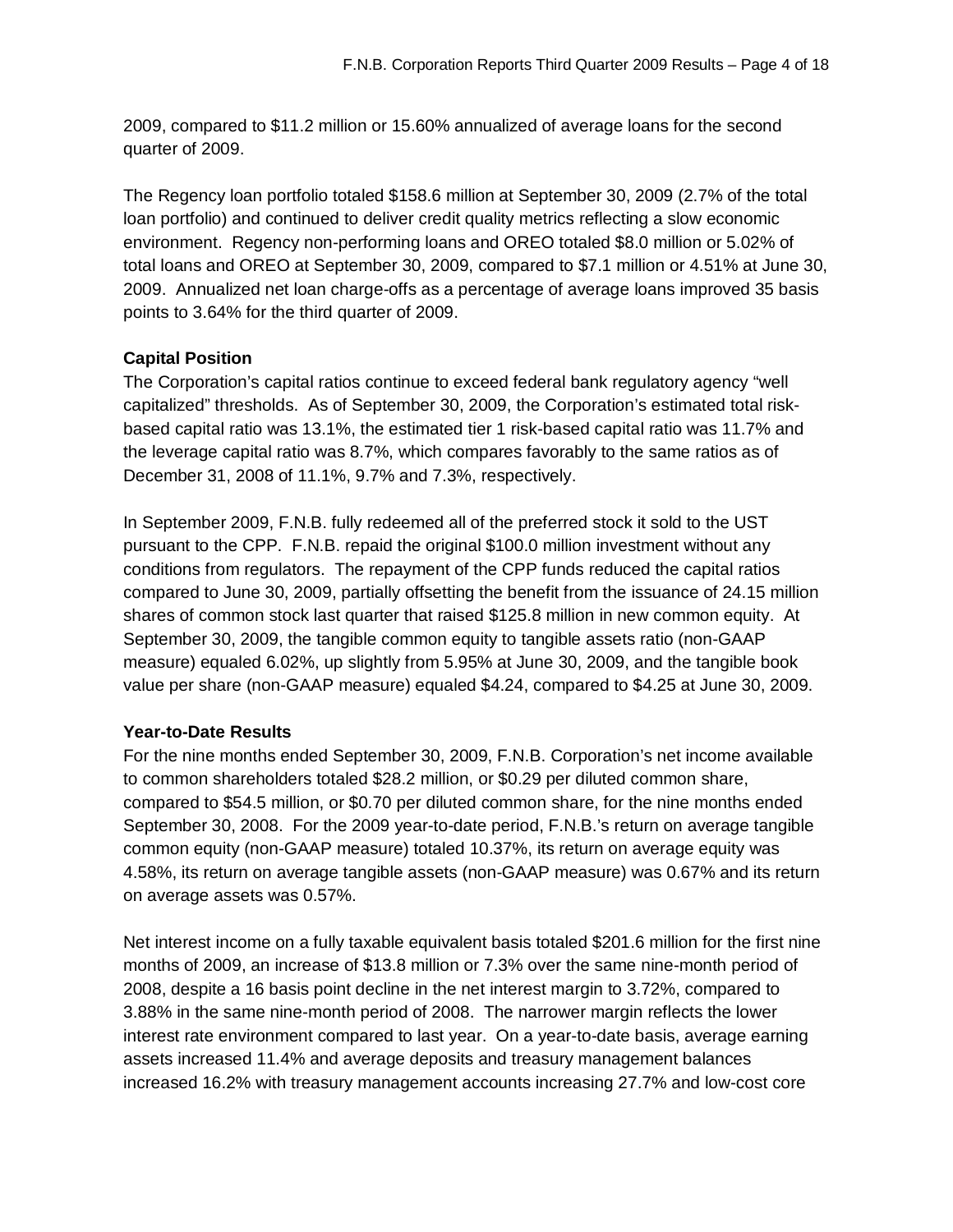transaction deposits growing 19.0%, compared to the same nine-month period of 2008. These increases reflect the benefit from acquisitions completed in 2008.

Non-interest income totaled \$80.6 million for the first nine months of 2009, compared to \$77.9 million for the same nine-month period of 2008, as service charges, insurance commissions, gain on sale of residential mortgage loans and other income increased 7.3%, 6.7%, 60.6% and 30.2%, respectively. Partially offsetting these increases were higher noncash other-than-temporary impairment charges on securities and declines in securities commissions and fees, trust income and gains on sales of securities during the first nine months of 2009 of 6.8%, 2.5% and 39.9%, respectively, compared to the same period in 2008.

Non-interest expense totaled \$189.6 million for the first nine months of 2009, an increase of 15.4% compared to the same nine-month period of 2008. Higher non-interest income and expense reflect the acquisitions of Omega and Iron and Glass in 2008, combined with higher FDIC insurance premiums and pension costs. F.N.B. Corporation's efficiency ratio was 65.3% for the first nine months of 2009, compared to 60.2% for the same nine-month period of 2008.

# **Conference Call**

F.N.B. Corporation will host its quarterly conference call to discuss its financial results for the third quarter of 2009 on Friday, October 23, 2009, at 11:00 AM Eastern Time. The call can be accessed by dialing (888) 778-9067 or (913) 312-0662 for international callers; the confirmation number is 2533549.

A replay of the call will be available from 2:00 PM Eastern Time on the day of the call until midnight Eastern Time on Thursday, October 29, 2009. The replay can be accessed by dialing (888) 203-1112 or (719) 457-0820 for international callers; the confirmation number is 2533549. A transcript of the call will be posted to the "Shareholder and Investor Relations" section of F.N.B. Corporation's Web site at [www.fnbcorporation.com](http://www.fnbcorporation.com).

## **About F.N.B. Corporation**

F.N.B. Corporation, headquartered in Hermitage, PA, is a diversified financial services company with total assets of \$8.6 billion as of September 30, 2009. F.N.B. Corporation is a leading provider of commercial and retail banking, leasing, wealth management, insurance, merchant banking and consumer finance services in Pennsylvania and Ohio, where it owns and operates First National Bank of Pennsylvania, First National Trust Company, First National Investment Services Company, LLC, F.N.B. Investment Advisors, Inc., First National Insurance Agency, LLC, F.N.B. Capital Corporation, LLC, Regency Finance Company and Bank Capital Services. It also operates consumer finance offices in Tennessee and loan production offices in Pennsylvania, Tennessee and Florida.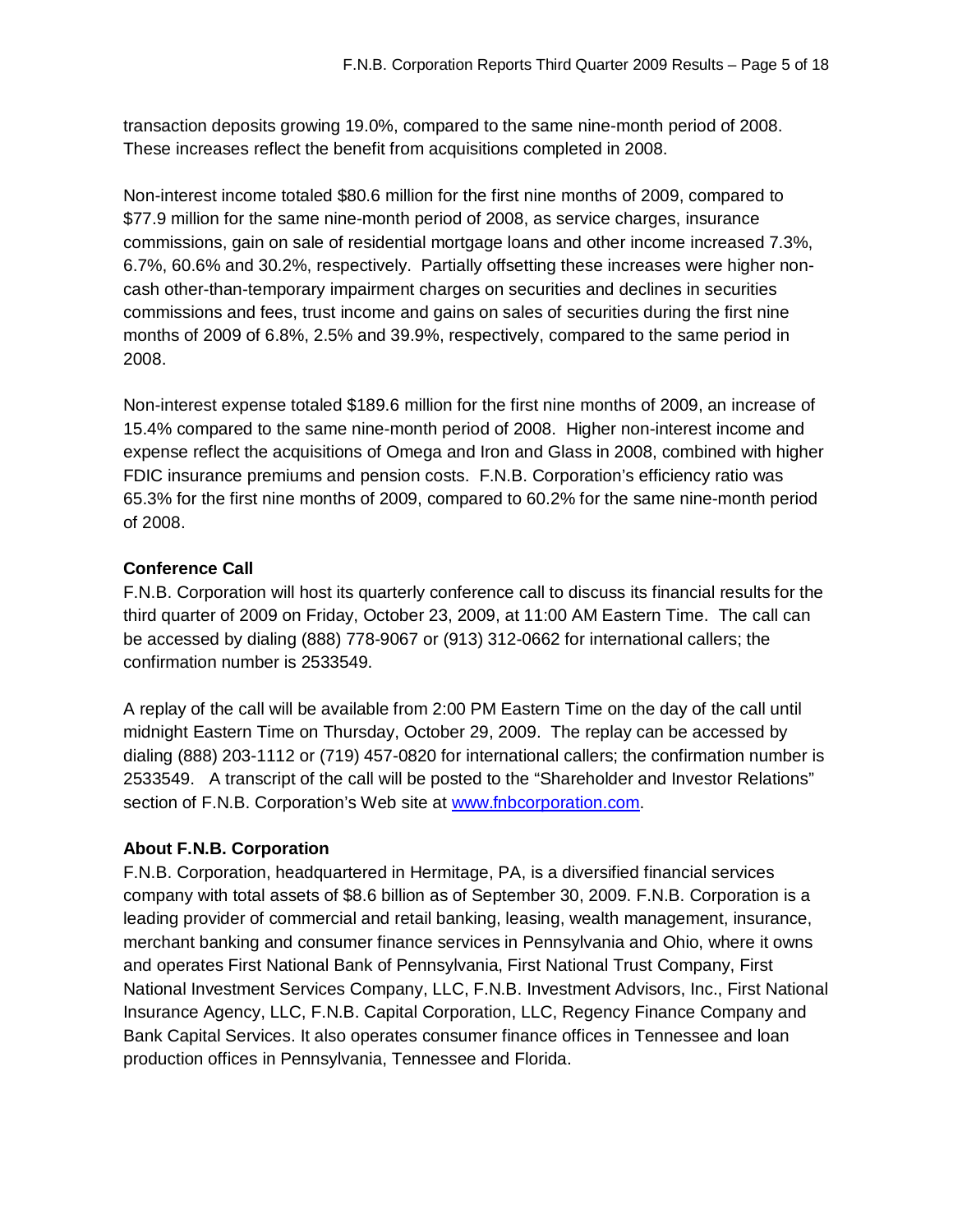## **Forward-looking Statements**

This press release of F.N.B. Corporation and the reports F.N.B. Corporation files with the Securities and Exchange Commission often contain "forward-looking statements" relating to present or future trends or factors affecting the banking industry and, specifically, the financial operations, markets and products of F.N.B. Corporation. These forward-looking statements involve certain risks and uncertainties. There are a number of important factors that could cause F.N.B. Corporation's future results to differ materially from historical performance or projected performance. These factors include, but are not limited to: (1) a significant increase in competitive pressures among financial institutions; (2) changes in the interest rate environment that may reduce interest margins; (3) changes in prepayment speeds, loan sale volumes, charge-offs and loan loss provisions; (4) general economic conditions; (5) legislative or regulatory changes that may adversely affect the businesses in which F.N.B. Corporation is engaged; (6) technological issues which may adversely affect F.N.B. Corporation's financial operations or customers; (7) changes in the securities markets or (8) risk factors mentioned in the reports and registration statements F.N.B. Corporation files with the Securities and Exchange Commission. F.N.B. Corporation undertakes no obligation to revise these forward-looking statements or to reflect events or circumstances after the date of this press release.

# # #

**Analyst/Institutional Investor Contact:**  Frank Milano 203-682-8343 [frank.milano@icrinc.com](mailto:frank.milano@icrinc.com)

> **Media Contact:**  Jennifer Reel 724-983-4856 724-699-6389 (cell)

DATA SHEETS TO FOLLOW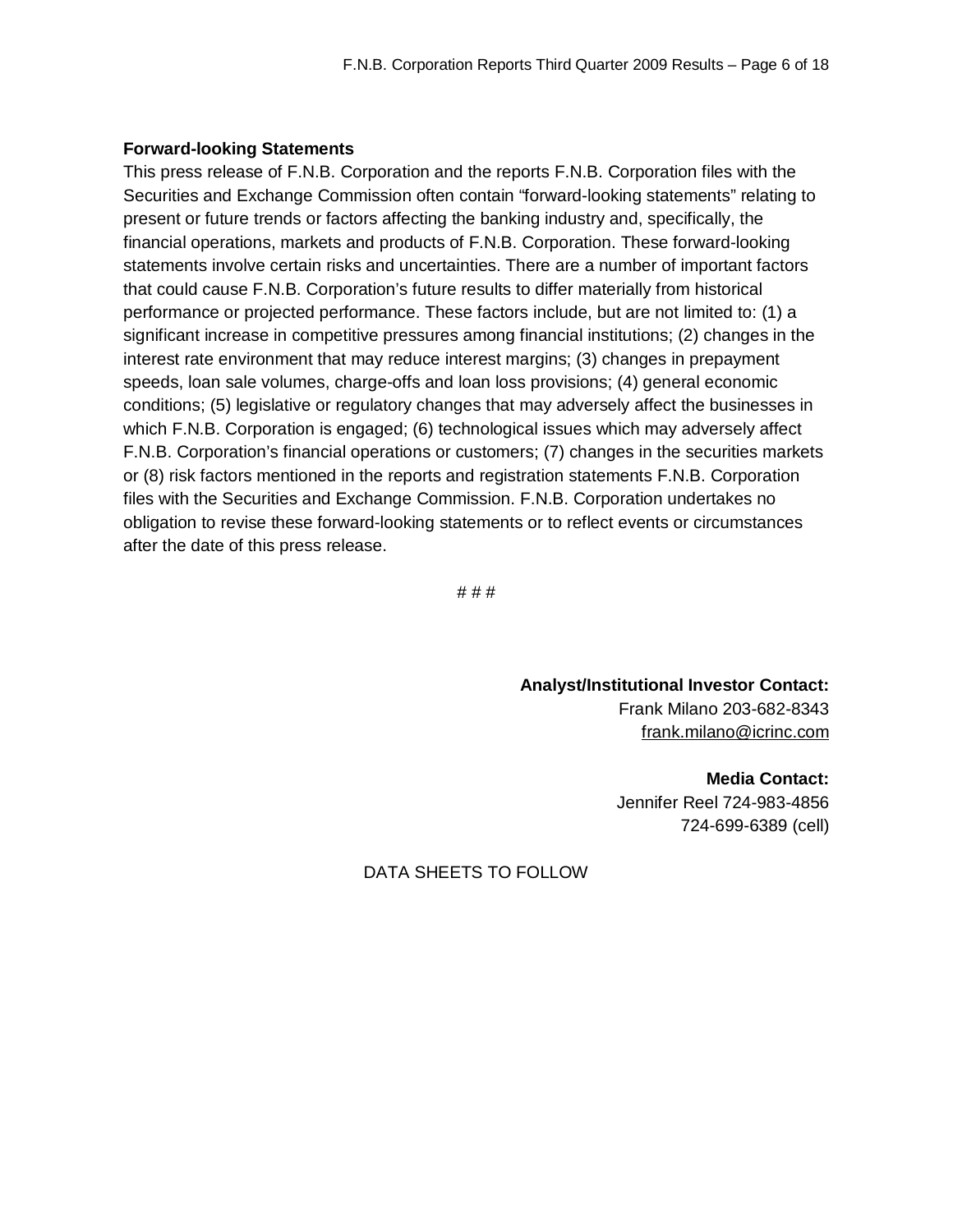# / www.www.www.www.www.www.www.n.B. Corporation Reports Third Quarter 2009 Results - Page i of 1

**F.N.B. CORPORATION (Unaudited)**

| (Dollars in thousands, except per share data)                                           |             |                |              | 3rd Qtr 2009 - | 3rd Qtr 2009 - |
|-----------------------------------------------------------------------------------------|-------------|----------------|--------------|----------------|----------------|
|                                                                                         |             | 2009           | 2008         | 2nd Otr 2009   | 3rd Qtr 2008   |
|                                                                                         | Third       | Second         | Third        | Percent        | Percent        |
| <b>Statement of earnings</b>                                                            | Quarter     | Ouarter        | Ouarter      | Variance       | Variance       |
| Interest income                                                                         | \$96,533    | \$97,034       | \$108,801    | $-0.5$         | $-11.3$        |
| Interest expense                                                                        | 28,989      | 31,702         | 39,896       | $-8.6$         | $-27.3$        |
| Net interest income                                                                     | 67,544      | 65,332         | 68,905       | 3.4            | $-2.0$         |
| Taxable equivalent adjustment                                                           | 1,644       | 1,490          | 1,569        | 10.3           | 4.8            |
| Net interest income (FTE) (1)                                                           | 69,188      | 66,822         | 70,474       | 3.5            | $-1.8$         |
| Provision for loan losses                                                               | 16,455      | 13,909         | 6,514        | 18.3           | 152.6          |
| Net interest income after provision (FTE)                                               | 52, 733     | 52,913         | 63,960       | $-0.3$         | $-17.6$        |
| Impairment losses on securities<br>Non-credit related losses on securities not expected | (14,234)    | (1, 429)       | (25)         | n/m            | n/m            |
| to be sold (recognized in other comprehensive income)                                   | 10,943      | 689            | $\bf{0}$     | n/m            | n/m            |
| Net impairment losses on securities                                                     | (3,291)     | (740)          | (25)         | n/m            | n/m            |
| Service charges                                                                         | 14,760      | 14,596         | 15,002       | 1.1            | $-1.6$         |
| Insurance commissions and fees                                                          | 3,960       | 3,837          | 3,959        | 3.2            | 0.0            |
| Securities commissions and fees                                                         | 1,451       | 2,008          | 2,010        | $-27.7$        | $-27.8$        |
| Trust income                                                                            | 2,856       | 3,013          | 3,215        | $-5.2$         | $-11.2$        |
| Gain on sale of securities                                                              | 154         | 66             | 34           | 135.2          | 349.5          |
| Gain on sale of loans                                                                   | 666         | 1,139          | 477          | $-41.6$        | 39.6           |
| Other                                                                                   | 3,406       | 4,531          | 3,561        | $-24.8$        | $-4.4$         |
| Total non-interest income                                                               | 23,962      | 28,450         | 28,233       | $-15.8$        | $-15.1$        |
| Salaries and employee benefits                                                          | 31,377      | 31,617         | 29,707       | $-0.8$         | 5.6            |
| Occupancy and equipment                                                                 | 9,258       | 9,457          | 8,772        | $-2.1$         | 5.6            |
| Amortization of intangibles                                                             | 1,732       | 1,813          | 2,162        | $-4.5$         | $-19.9$        |
| Other                                                                                   | 19,954      | 23,378         | 17,270       | $-14.6$        | 15.5           |
| Total non-interest expense                                                              | 62,321      | 66,265         | 57,911       | $-6.0$         | 7.6            |
|                                                                                         |             |                |              |                |                |
| Income (loss) before income taxes                                                       | 14,374      | 15,098         | 34,282       | $-4.8$         | $-58.1$        |
| Taxable equivalent adjustment                                                           | 1,644       | 1,490          | 1,569        | 10.3           | 4.8            |
| Income taxes (benefit)                                                                  | 2,424       | 3,010          | 9,208        | $-19.5$        | $-73.7$        |
| Net income                                                                              | 10,306      | 10,598         | 23,505       | $-2.8$         | $-56.2$        |
| Preferred stock dividends and discount amortization                                     | 5,497       | 1,469          | 0            | n/m            | n/m            |
| Net income available to common shareholders                                             | \$4,809     | $\sqrt{9.129}$ | \$23,505     | $-47.3$        | $-79.5$        |
| Earnings (loss) per common share                                                        |             |                |              |                |                |
| Basic                                                                                   | \$0.04      | \$0.10         | \$0.27       | $-60.0$        | $-85.2$        |
| Diluted                                                                                 | \$0.04      | \$0.10         | \$0.27       | $-60.0$        | $-85.2$        |
| Performance ratios                                                                      |             |                |              |                |                |
| Return on average equity                                                                | 3.62%       | 4.05%          | 9.99%        |                |                |
| Return on average tangible equity $(2)$ (6)                                             | 8.13%       | 9.91%          | 25.69%       |                |                |
| Return on average tangible common equity $(2)$ (6)                                      | 4.85%       | 10.84%         | 25.69%       |                |                |
| Return on average assets                                                                | 0.47%       | 0.49%          | 1.13%        |                |                |
| Return on average tangible assets $(3)(6)$                                              | 0.56%       | 0.59%          | 1.28%        |                |                |
| Net interest margin (FTE) (1)                                                           | 3.78%       | 3.73%          | 3.97%        |                |                |
| Yield on earning assets (FTE) (1)                                                       | 5.36%       | 5.50%          | 6.20%        |                |                |
| Cost of funds                                                                           | 1.76%       | 1.95%          | 2.50%        |                |                |
| Efficiency ratio (FTE) $(1)$ (4)                                                        | 65.04%      | 67.65%         | 56.48%       |                |                |
| Common stock data                                                                       |             |                |              |                |                |
| Average basic shares outstanding                                                        | 113,571,703 | 93,387,226     | 87,291,008   | 21.6           | 30.1           |
| Average diluted shares outstanding                                                      | 113,870,937 | 93,596,520     | 87, 575, 153 | 21.7           | 30.0           |
| Ending shares outstanding                                                               | 113,990,095 | 113,965,669    | 89,634,163   | 0.0            | 27.2           |
| Common book value per share                                                             | \$9.23      | \$9.26         | \$10.83      | $-0.3$         | $-14.8$        |
| Tangible common book value per share (6)                                                | \$4.24      | \$4.25         | \$4.39       | $-0.2$         | $-3.5$         |
| Tangible common book value per share                                                    |             |                |              |                |                |
| excluding AOCI $(5)(6)$                                                                 | \$4.50      | \$4.55         | \$4.63       | $-1.2$         | $-2.8$         |
| Dividend payout ratio (common)                                                          | 285.20%     | 118.53%        | 91.24%       |                |                |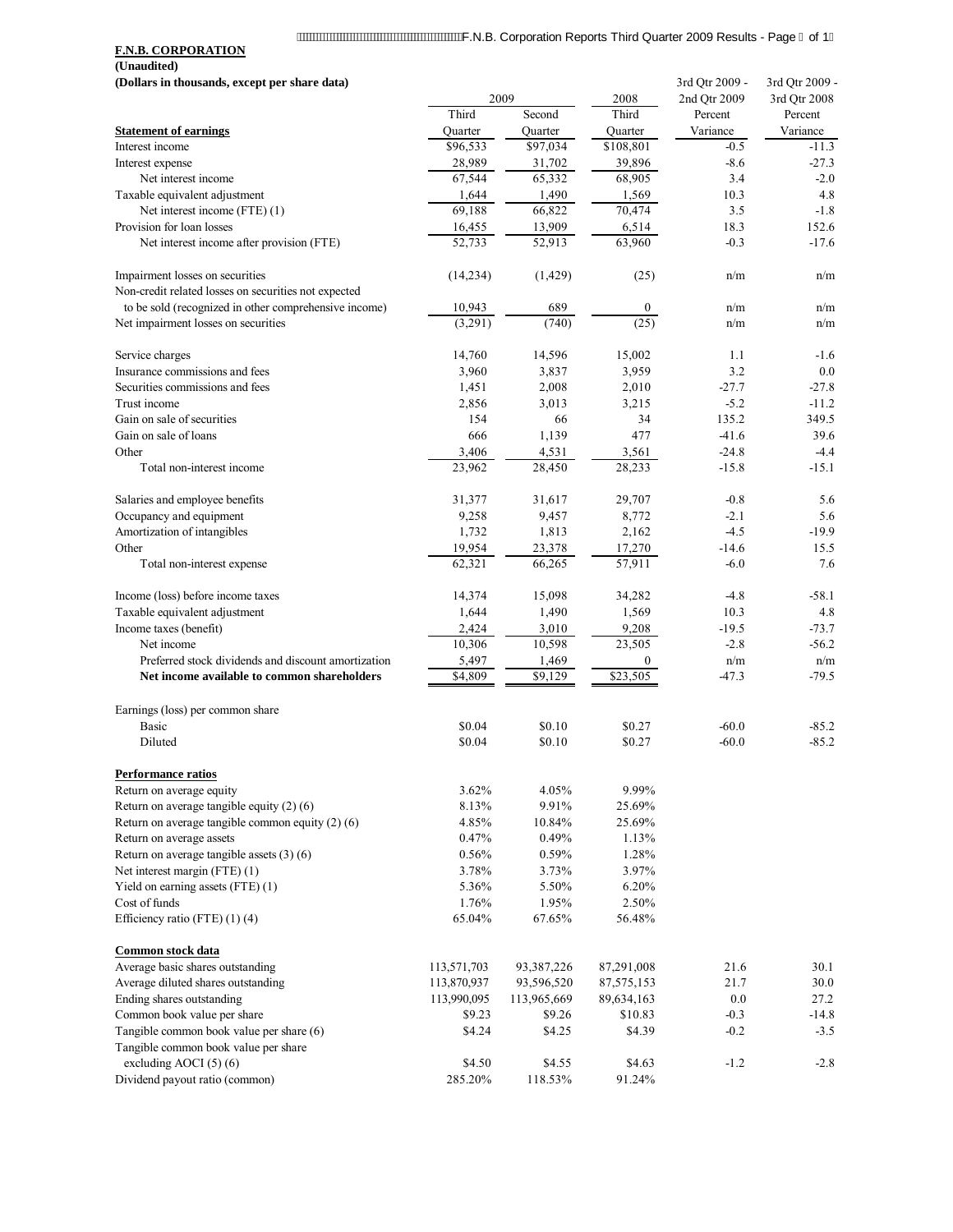## F.N.B. Corporation Reports Third Quarter 2009 Results - Page l of 1l

## **F.N.B. CORPORATION**

**(Unaudited)**

**(Dollars in thousands, except per share data)**

|                                                                                                    | For the Nine Months |               |          |
|----------------------------------------------------------------------------------------------------|---------------------|---------------|----------|
|                                                                                                    | Ended September 30, |               | Percent  |
| <b>Statement of earnings</b>                                                                       | 2009                | 2008          | Variance |
| Interest income                                                                                    | \$291,669           | \$302,623     | $-3.6$   |
| Interest expense                                                                                   | 94,711              | 119,196       | $-20.5$  |
| Net interest income                                                                                | 196,958             | 183,427       | 7.4      |
| Taxable equivalent adjustment                                                                      | 4,689               | 4,440         | 5.6      |
| Net interest income (FTE) (1)                                                                      | 201,647             | 187,867       | 7.3      |
| Provision for loan losses                                                                          | 40,878              | 21,073        | 94.0     |
|                                                                                                    | 160,769             | 166,794       | $-3.6$   |
| Net interest income after provision (FTE)                                                          |                     |               |          |
| Impairment losses on securities                                                                    | (15,866)            | (491)         | n/m      |
| Non-credit related losses on securities not expected                                               |                     |               |          |
| to be sold (recognized in other comprehensive income)                                              | 11,632              |               | n/m      |
| Net impairment losses on securities                                                                | (4,234)             | (491)         | n/m      |
| Service charges                                                                                    | 42,955              | 40,048        | 7.3      |
| Insurance commissions and fees                                                                     | 12,878              | 12,064        | 6.7      |
| Securities commissions and fees                                                                    | 5,247               | 5,628         | $-6.8$   |
| Trust income                                                                                       | 8,786               | 9,014         | $-2.5$   |
| Gain on sale of securities                                                                         | 498                 | 829           | $-39.9$  |
| Gain on sale of loans                                                                              |                     |               | 60.6     |
|                                                                                                    | 2,341               | 1,458         |          |
| Other                                                                                              | 12,120              | 9,307         | 30.2     |
| Total non-interest income                                                                          | 80,591              | 77,857        | 3.5      |
| Salaries and employee benefits                                                                     | 95,096              | 87,283        | 9.0      |
| Occupancy and equipment                                                                            | 28,806              | 24,831        | 16.0     |
| Amortization of intangibles                                                                        | 5,360               | 4,454         | 20.4     |
| Other                                                                                              | 60,296              | 47,720        | 26.4     |
| Total non-interest expense                                                                         | 189,558             | 164,288       | 15.4     |
| Income (loss) before income taxes                                                                  | 51,802              | 80,363        | $-35.5$  |
| Taxable equivalent adjustment                                                                      | 4,689               | 4,440         | 5.6      |
| Income taxes (benefit)                                                                             | 10,558              | 21,422        | $-50.7$  |
| Net income                                                                                         | 36,555              | 54,501        | $-32.9$  |
|                                                                                                    |                     |               |          |
| Preferred stock dividends and discount amortization<br>Net income available to common shareholders | 8,309               | 0<br>\$54,501 | n/m      |
|                                                                                                    | \$28,246            |               | $-48.2$  |
| Earnings (loss) per common share                                                                   |                     |               |          |
| <b>Basic</b>                                                                                       | \$0.29              | \$0.70        | $-58.6$  |
| Diluted                                                                                            | \$0.29              | \$0.70        | $-58.6$  |
| <b>Performance ratios</b>                                                                          |                     |               |          |
| Return on average equity                                                                           | 4.58%               | 9.04%         |          |
| Return on average tangible equity $(2)$ (6)                                                        | 10.83%              | 20.91%        |          |
| Return on average tangible common equity $(2)$ (6)                                                 | 10.37%              | 20.91%        |          |
| Return on average assets                                                                           | 0.57%               | 0.98%         |          |
| Return on average tangible assets (3) (6)                                                          | 0.67%               | 1.09%         |          |
|                                                                                                    |                     |               |          |
| Net interest margin (FTE) (1)                                                                      | 3.72%               | 3.88%         |          |
| Yield on earning assets (FTE) (1)                                                                  | 5.48%               | 6.34%         |          |
| Cost of funds                                                                                      | 1.95%               | 2.75%         |          |
| Efficiency ratio (FTE) (1) (4)                                                                     | 65.26%              | 60.15%        |          |
| Common stock data                                                                                  |                     |               |          |
| Average basic shares outstanding                                                                   | 98,869,326          | 77,749,543    | 27.2     |
| Average diluted shares outstanding                                                                 | 99,104,112          | 78,112,071    | 26.9     |
| Ending shares outstanding                                                                          | 113,990,095         | 89,634,163    | 27.2     |
| Common book value per share                                                                        | \$9.23              | \$10.83       | $-14.8$  |
| Tangible common book value per share (6)                                                           | \$4.24              | \$4.39        | $-3.5$   |
| Tangible common book value per share                                                               |                     |               |          |
| excluding AOCI (5) (6)                                                                             | \$4.50              | \$4.63        | $-2.8$   |
| Dividend payout ratio (common)                                                                     | 125.02%             | 104.07%       |          |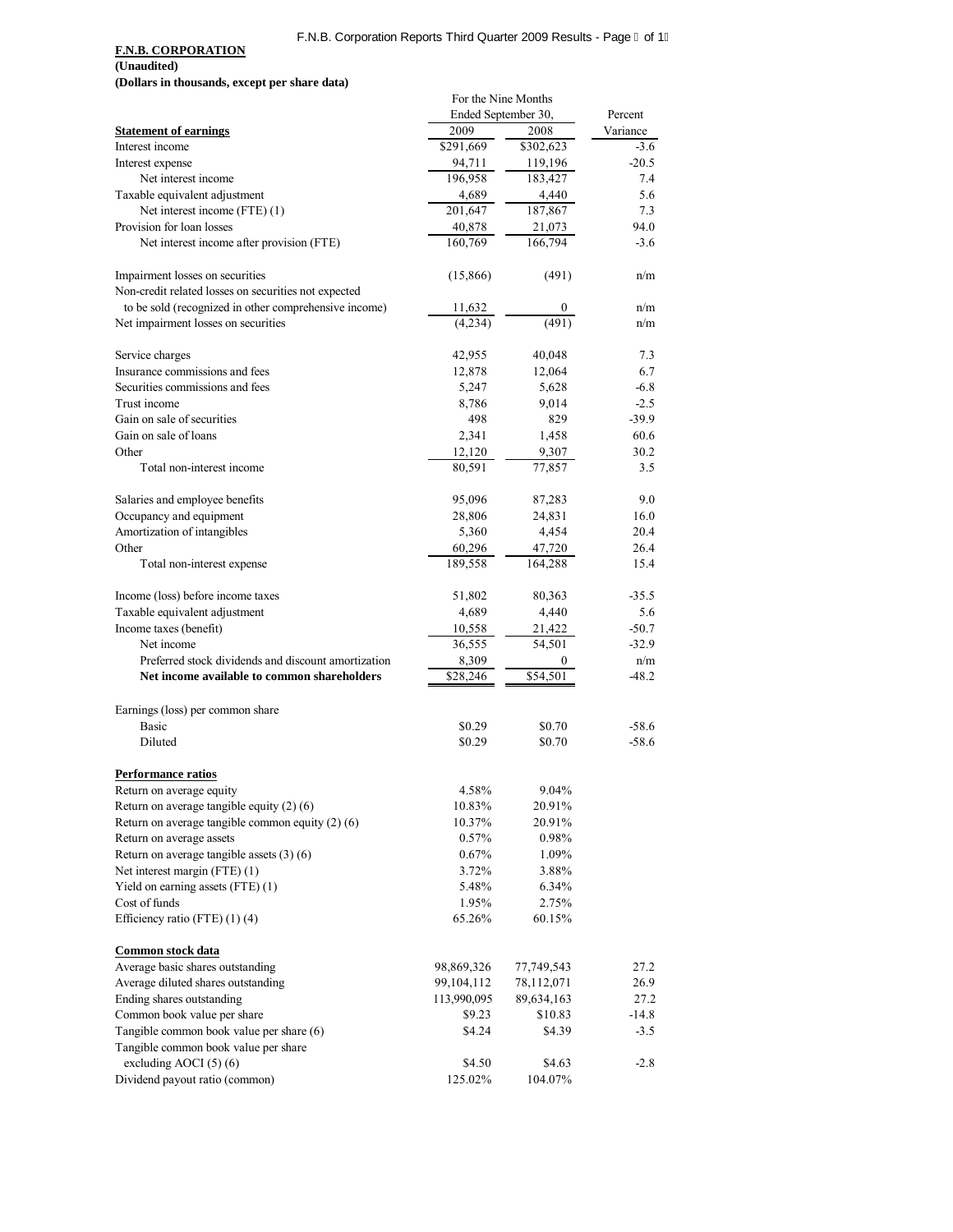| MWWWWWWWWWWWWWWWWWWWWF.N.B. Corporation Reports Third Quarter 2009 Results - Page J of 1           |                        |                        |                        |                     |                     |
|----------------------------------------------------------------------------------------------------|------------------------|------------------------|------------------------|---------------------|---------------------|
| <b>F.N.B. CORPORATION</b>                                                                          |                        |                        |                        |                     |                     |
| (Unaudited)                                                                                        |                        |                        |                        | 3rd Qtr 2009 -      | 3rd Qtr 2009 -      |
| (Dollars in thousands)                                                                             | 2009<br>Third          |                        | 2008<br>Third          | 2nd Qtr 2009        | 3rd Qtr 2008        |
| <b>Average balances</b>                                                                            |                        | Second                 |                        | Percent<br>Variance | Percent<br>Variance |
| Total assets                                                                                       | Quarter<br>\$8,701,853 | Quarter<br>\$8,604,059 | Quarter<br>\$8,265,506 | 1.1                 | 5.3                 |
| Earning assets                                                                                     | 7,281,709              | 7,178,615              | 7,089,681              | 1.4                 | 2.7                 |
| Securities                                                                                         | 1,466,176              | 1,321,842              | 1,304,035              | 10.9                | 12.4                |
| Short-term investments                                                                             | 1,520                  | 47,906                 | 18,687                 | $-96.8$             | $-91.9$             |
| Loans, net of unearned income                                                                      | 5,814,013              | 5,808,867              | 5,766,959              | 0.1                 | 0.8                 |
| Allowance for loan losses                                                                          | 103,249                | 106,881                | 73,656                 | $-3.4$              | 40.2                |
| Goodwill and intangibles                                                                           | 570,705                | 572,701                | 550,673                | $-0.3$              | 3.6                 |
| Deposits and treasury management accounts (7)                                                      | 6,740,656              | 6,708,316              | 6,381,969              | 0.5                 | 5.6                 |
| Short-term borrowings                                                                              | 118,274                | 101,249                | 145,960                | 16.8                | $-19.0$             |
| Long-term debt                                                                                     | 412,411                | 445,450                | 501,500                | $-7.4$              | $-17.8$             |
| Trust preferred securities                                                                         | 204,962                | 205,131                | 205,637                | $-0.1$              | $-0.3$              |
| Shareholders' equity - common                                                                      | 1,056,171              | 954,075                | 936,452                | 10.7                | 12.8                |
| Shareholders' equity - preferred                                                                   | 72,727                 | 95,389                 | $\boldsymbol{0}$       | $-23.8$             | 0.0                 |
| <b>Asset quality data</b>                                                                          |                        |                        |                        |                     |                     |
| Non-accrual loans                                                                                  | \$125,630              | \$117,013              | \$73,903               | 7.4                 | 70.0                |
| Restructured loans                                                                                 | 8,282                  | 5,743                  | 3,189                  | 44.2                | 159.7               |
| Non-performing loans                                                                               | 133,912                | 122,756                | 77,092                 | 9.1                 | 73.7                |
| Other real estate owned                                                                            | 19,741                 | 18,145                 | 14,338                 | 8.8                 | 37.7                |
| Total non-performing loans and OREO                                                                | 153,653                | 140,901                | 91,430                 | 9.1                 | 68.1                |
| Non-performing investments (8)                                                                     | 5,758                  | 7,768                  | $\bf{0}$               | $-25.9$             | 0.0                 |
| Non-performing assets                                                                              | \$159,411              | \$148,669              | \$91,430               | 7.2                 | 74.4                |
| Net loan charge-offs                                                                               | \$9,978                | \$17,621               | \$4,323                | $-43.4$             | 130.8               |
| Allowance for loan losses                                                                          | 105,892                | 99,415                 | 74,755                 | 6.5                 | 41.7                |
| Non-performing loans / total loans                                                                 | 2.29%                  | 2.13%                  | 1.31%                  |                     |                     |
| Non-performing loans + OREO / total loans + OREO                                                   | 2.62%                  | 2.44%                  | 1.55%                  |                     |                     |
| Allowance for loan losses / total loans<br>Allowance for loan losses /                             | 1.81%                  | 1.72%                  | 1.27%                  |                     |                     |
| non-performing loans                                                                               | 79.08%                 | 80.99%                 | 96.97%                 |                     |                     |
| Net loan charge-offs (annualized) /                                                                |                        |                        |                        |                     |                     |
| average loans                                                                                      | 0.68%                  | 1.22%                  | 0.30%                  |                     |                     |
| <b>Balances at period end</b>                                                                      |                        |                        |                        |                     |                     |
| Total assets                                                                                       | \$8,595,872            | \$8,710,320            | \$8,457,351            | $-1.3$              | 1.6                 |
| Earning assets                                                                                     | 7,357,135              | 7,198,817              | 7,222,178              | 2.2                 | 1.9                 |
| Securities                                                                                         | 1,497,378              | 1,402,725              | 1,335,780              | 6.7                 | 12.1                |
| Short-term investments                                                                             | 3,293                  | 2,276                  | 3,641                  | 44.7                | $-9.5$              |
| Loans, net of unearned income                                                                      | 5,837,402              | 5,767,109              | 5,876,041              | 1.2                 | $-0.7$              |
| Goodwill and intangibles                                                                           | 569,579                | 571,666                | 577,318                | $-0.4$              | $-1.3$              |
| Deposits and treasury management accounts (7)                                                      | 6,737,098              | 6,725,629              | 6,525,953              | 0.2                 | 3.2                 |
| Short-term borrowings                                                                              | 128,092                | 103,637                | 179,286                | 23.6                | $-28.6$             |
| Long-term debt                                                                                     | 379,257                | 436,595                | 496,649                | $-13.1$             | $-23.6$             |
| Trust preferred securities                                                                         | 204,880                | 205,049                | 205,555                | $-0.1$              | $-0.3$              |
| Shareholders' equity - common                                                                      | 1,052,589              | 1,055,685              | 971,074                | $-0.3$              | 8.4                 |
| Shareholders' equity - preferred                                                                   | $\boldsymbol{0}$       | 95,462                 | $\mathbf{0}$           | $-100.0$            | 0.0                 |
| <b>Capital ratios</b>                                                                              |                        |                        |                        |                     |                     |
| Equity/assets (period end)                                                                         | 12.25%                 | 13.22%                 | 11.48%                 |                     |                     |
| Leverage ratio                                                                                     | 8.73%                  | 10.11%                 | 7.97%                  |                     |                     |
| Tangible equity/tangible assets (period end) (6)                                                   | 6.02%                  | 7.12%                  | 5.00%                  |                     |                     |
| Tangible common equity/tangible assets (period end) (6)<br>Tangible common equity, excluding AOCI/ | 6.02%                  | 5.95%                  | 5.00%                  |                     |                     |
| tangible assets (period end) $(5)$ (6)                                                             | 6.39%                  | 6.37%                  | 5.26%                  |                     |                     |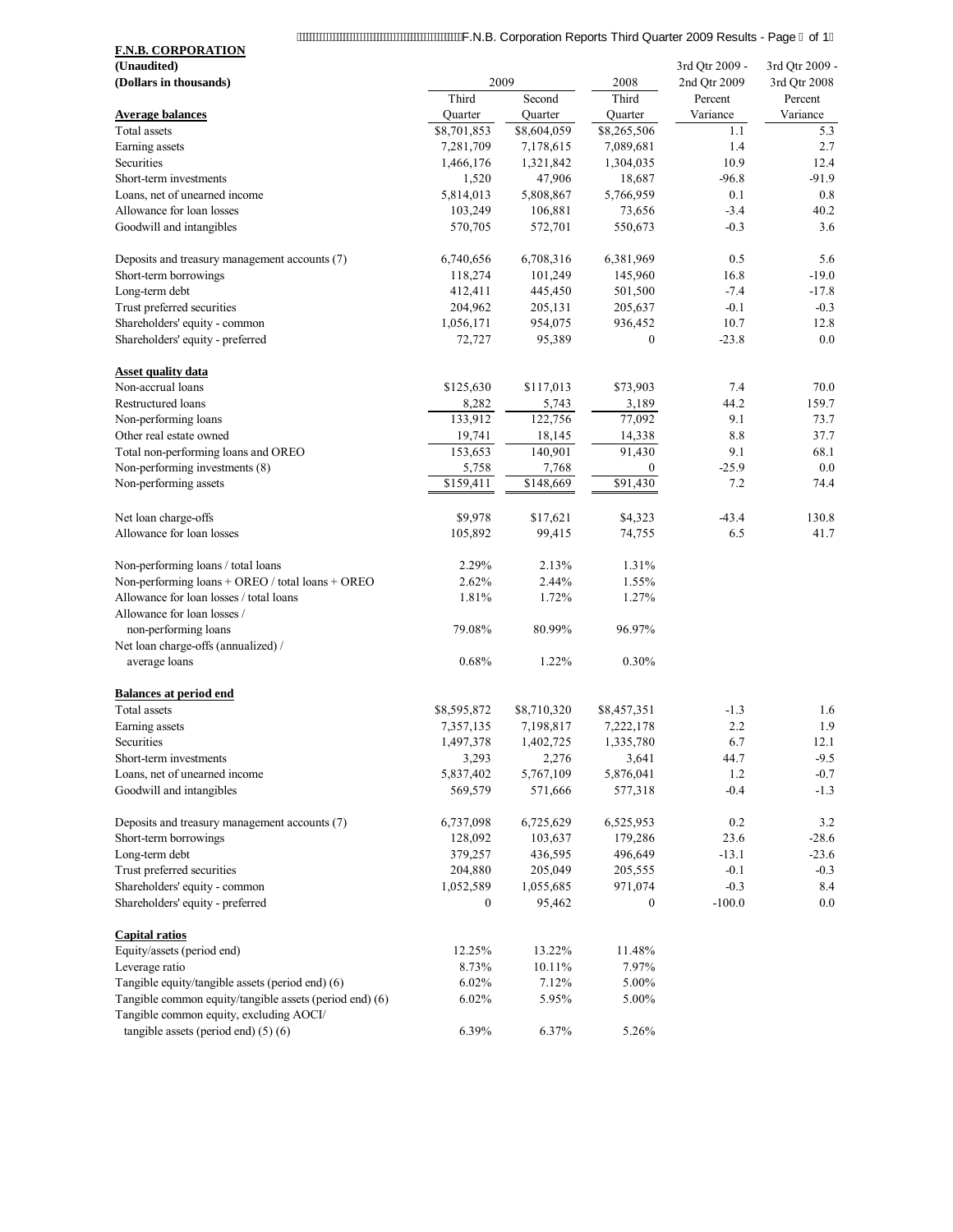## F.N.B. Corporation Reports Third Quarter 2009 Results - Page F€ of 1Ì

| (Unaudited)                                                                                        |                     |                     |          |  |
|----------------------------------------------------------------------------------------------------|---------------------|---------------------|----------|--|
| (Dollars in thousands)                                                                             | For the Nine Months |                     |          |  |
|                                                                                                    | Ended September 30, |                     | Percent  |  |
| <b>Average balances</b>                                                                            | 2009                | 2008                | Variance |  |
| Total assets                                                                                       | \$8,580,797         | \$7,455,911         | 15.1     |  |
| Earning assets                                                                                     | 7,206,157           | 6,465,910           | 11.4     |  |
| Securities                                                                                         | 1,369,059           | 1,183,867           | 15.6     |  |
| Short-term investments                                                                             | 21,199              | 23,653              | $-10.4$  |  |
| Loans, net of unearned income                                                                      | 5,815,899           | 5,258,391           | 10.6     |  |
| Allowance for loan losses                                                                          | 105,681             | 65,129              | 62.3     |  |
| Goodwill and intangibles                                                                           | 572,444             | 438,832             | 30.4     |  |
| Deposits and treasury management accounts (7)                                                      | 6,660,689           | 5,731,754           | 16.2     |  |
| Short-term borrowings                                                                              | 108,919             | 148,215             | $-26.5$  |  |
| Long-term debt                                                                                     | 444,087             | 499,671             | $-11.1$  |  |
| Trust preferred securities                                                                         | 205,130             | 187,558             | 9.4      |  |
| Shareholders' equity - common                                                                      | 981,647             | 805,540             | 21.9     |  |
| Shareholders' equity - preferred                                                                   | 85,035              | $\mathbf{0}$        | 0.0      |  |
| <b>Asset quality data</b>                                                                          |                     |                     |          |  |
| Non-accrual loans                                                                                  | \$125,630           | \$73,903            | 70.0     |  |
| Restructured loans                                                                                 | 8,282               | 3,189               | 159.7    |  |
| Non-performing loans                                                                               | 133,912             | 77,092              | 73.7     |  |
| Other real estate owned                                                                            | 19,741              | 14,338              | 37.7     |  |
| Total non-performing loans and OREO                                                                | 153,653             | $\overline{91,}430$ | 68.1     |  |
| Non-performing investments (8)                                                                     | 5,758               | $\bf{0}$            | 0.0      |  |
| Non-performing assets                                                                              | \$159,411           | \$91,430            | 74.4     |  |
| Net loan charge-offs                                                                               | \$39,731            | \$11,448            | 247.1    |  |
| Allowance for loan losses                                                                          | 105,892             | 74,755              | 41.7     |  |
| Non-performing loans / total loans                                                                 | 2.29%               | 1.31%               |          |  |
| Non-performing loans + OREO / total loans + OREO                                                   | 2.62%               | 1.55%               |          |  |
| Allowance for loan losses / total loans                                                            | 1.81%               | 1.27%               |          |  |
| Allowance for loan losses /                                                                        |                     |                     |          |  |
| non-performing loans                                                                               | 79.08%              | 96.97%              |          |  |
| Net loan charge-offs (annualized) /                                                                |                     |                     |          |  |
| average loans                                                                                      | 0.91%               | 0.29%               |          |  |
| <b>Balances at period end</b>                                                                      |                     |                     |          |  |
| Total assets                                                                                       | \$8,595,872         | \$8,457,351         | 1.6      |  |
| Earning assets                                                                                     | 7,357,135           | 7,222,178           | 1.9      |  |
| Securities                                                                                         | 1,497,378           | 1,335,780           | 12.1     |  |
| Short-term investments                                                                             | 3,293               | 3,641               | $-9.5$   |  |
| Loans, net of unearned income                                                                      | 5,837,402           | 5,876,041           | $-0.7$   |  |
| Goodwill and intangibles                                                                           | 569,579             | 577,318             | $-1.3$   |  |
| Deposits and treasury management accounts (7)                                                      | 6,737,098           | 6,525,953           | 3.2      |  |
| Short-term borrowings                                                                              | 128,092             | 179,286             | $-28.6$  |  |
| Long-term debt                                                                                     | 379,257             | 496,649             | $-23.6$  |  |
| Trust preferred securities                                                                         | 204,880             | 205,555             | $-0.3$   |  |
| Shareholders' equity - common                                                                      | 1,052,589           | 971,074             | 8.4      |  |
| Shareholders' equity - preferred                                                                   | 0                   | $\mathbf{0}$        | 0.0      |  |
| <b>Capital ratios</b>                                                                              |                     |                     |          |  |
| Equity/assets (period end)                                                                         | 12.25%              | 11.48%              |          |  |
| Leverage ratio                                                                                     | 8.73%               | 7.97%               |          |  |
| Tangible equity/tangible assets (period end) (6)                                                   | 6.02%               | 5.00%               |          |  |
| Tangible common equity/tangible assets (period end) (6)<br>Tangible common equity, excluding AOCI/ | 6.02%               | $5.00\%$            |          |  |
| tangible assets (period end) $(5)$ (6)                                                             | 6.39%               | 5.26%               |          |  |

**F.N.B. CORPORATION**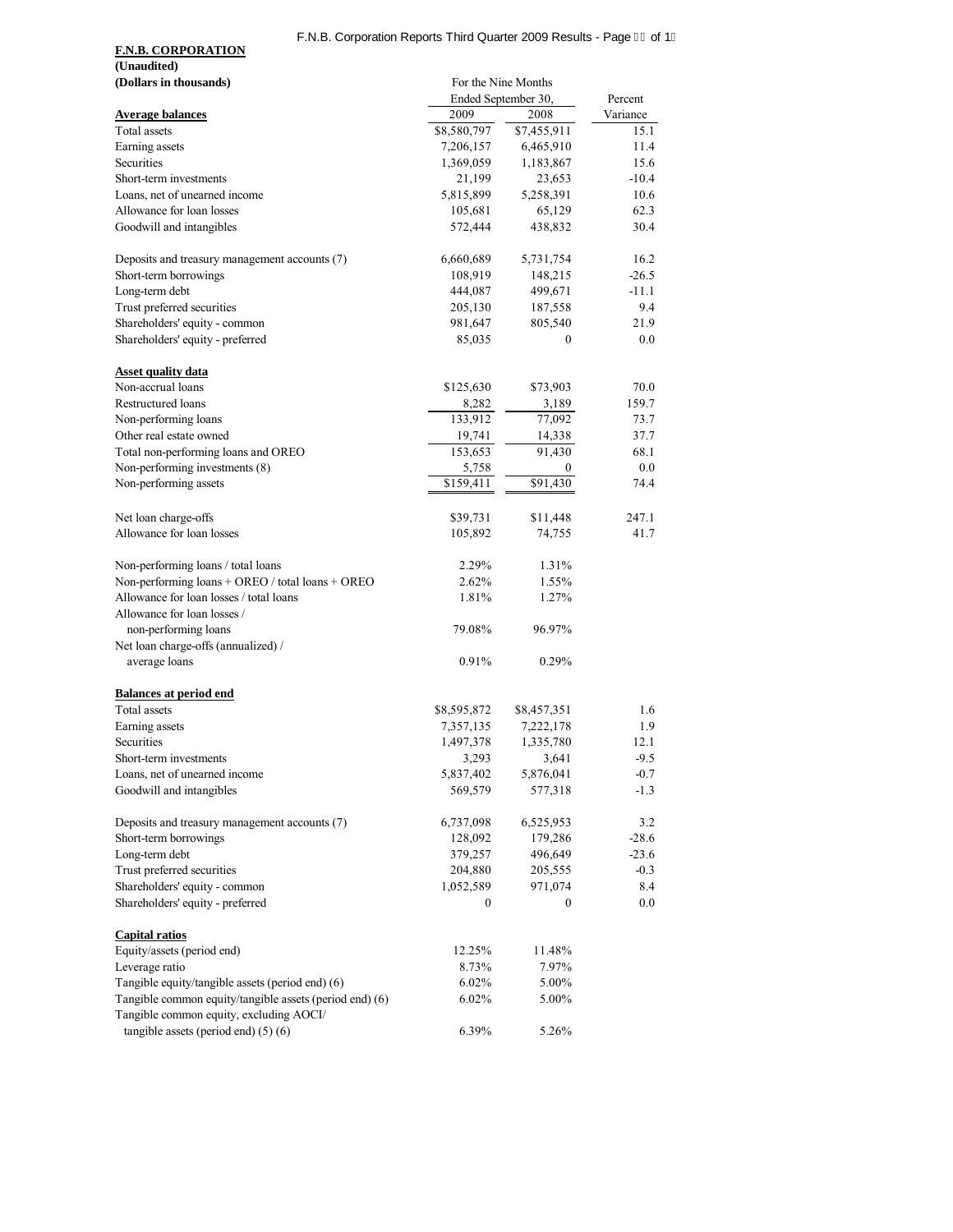| <b>F.N.B. CORPORATION</b>                           |             |             |             |                |                |
|-----------------------------------------------------|-------------|-------------|-------------|----------------|----------------|
| (Unaudited)                                         |             |             |             | 3rd Qtr 2009 - | 3rd Qtr 2009 - |
| (Dollars in thousands)                              | 2009        |             | 2008        | 2nd Qtr 2009   | 3rd Qtr 2008   |
|                                                     | Third       | Second      | Third       | Percent        | Percent        |
| <b>Average balances</b>                             | Ouarter     | Ouarter     | Ouarter     | Variance       | Variance       |
| Loans:                                              |             |             |             |                |                |
| Commercial                                          | \$3,195,950 | \$3,193,128 | \$3,142,018 | 0.1            | 1.7            |
| Direct installment                                  | 997,319     | 1,015,464   | 1,099,102   | $-1.8$         | $-9.3$         |
| Residential mortgages                               | 613,375     | 623,973     | 655,719     | $-1.7$         | $-6.5$         |
| Indirect installment                                | 544,002     | 537,886     | 493,648     | 1.1            | 10.2           |
| Consumer LOC                                        | 383,207     | 364,069     | 314,992     | 5.3            | 21.7           |
| Other                                               | 80,160      | 74,347      | 61,480      | 7.8            | 30.4           |
| Total loans                                         | \$5,814,013 | \$5,808,867 | \$5,766,959 | 0.1            | 0.8            |
| Deposits:                                           |             |             |             |                |                |
| Non-interest bearing deposits                       | \$951,112   | \$934,366   | \$907,146   | 1.8            | 4.8            |
| Savings and NOW                                     | 3,101,168   | 3,049,155   | 2,826,205   | 1.7            | 9.7            |
| Certificates of deposit and other time deposits     | 2,223,126   | 2,290,536   | 2,250,043   | $-2.9$         | $-1.2$         |
| Total deposits                                      | 6,275,406   | 6,274,057   | 5,983,394   | 0.0            | 4.9            |
| Treasury management accounts (7)                    | 465,250     | 434,259     | 398,575     | 7.1            | 16.7           |
| Total deposits and treasury management accounts (7) | \$6,740,656 | \$6,708,316 | \$6,381,969 | 0.5            | 5.6            |
| <b>Balances at period end</b>                       |             |             |             |                |                |
| Loans:                                              |             |             |             |                |                |
| Commercial                                          | \$3,226,720 | \$3,182,045 | \$3,228,768 | 1.4            | $-0.1$         |
| Direct installment                                  | 993,863     | 1,005,736   | 1,095,115   | $-1.2$         | $-9.2$         |
| Residential mortgages                               | 594,586     | 590,111     | 647,259     | 0.8            | $-8.1$         |
| Indirect installment                                | 544,579     | 541,168     | 514,007     | 0.6            | 5.9            |
| Consumer LOC                                        | 395,366     | 373,161     | 325,284     | 6.0            | 21.5           |
| Other                                               | 82,288      | 74,888      | 65,608      | 9.9            | 25.4           |
| Total loans                                         | \$5,837,402 | \$5,767,109 | \$5,876,041 | 1.2            | $-0.7$         |
| Deposits:                                           |             |             |             |                |                |
| Non-interest bearing deposits                       | \$972,859   | \$948,925   | \$939,561   | 2.5            | 3.5            |
| Savings and NOW                                     | 3,072,601   | 3,077,091   | 2,888,899   | $-0.1$         | 6.4            |
| Certificates of deposit and other time deposits     | 2,213,323   | 2,262,677   | 2,313,397   | $-2.2$         | $-4.3$         |
| Total deposits                                      | 6,258,783   | 6,288,693   | 6,141,857   | $-0.5$         | 1.9            |
| Treasury management accounts (7)                    | 478,315     | 436,936     | 384,096     | 9.5            | 24.5           |
| Total deposits and treasury management accounts (7) | \$6,737,098 | \$6,725,629 | \$6,525,953 | 0.2            | 3.2            |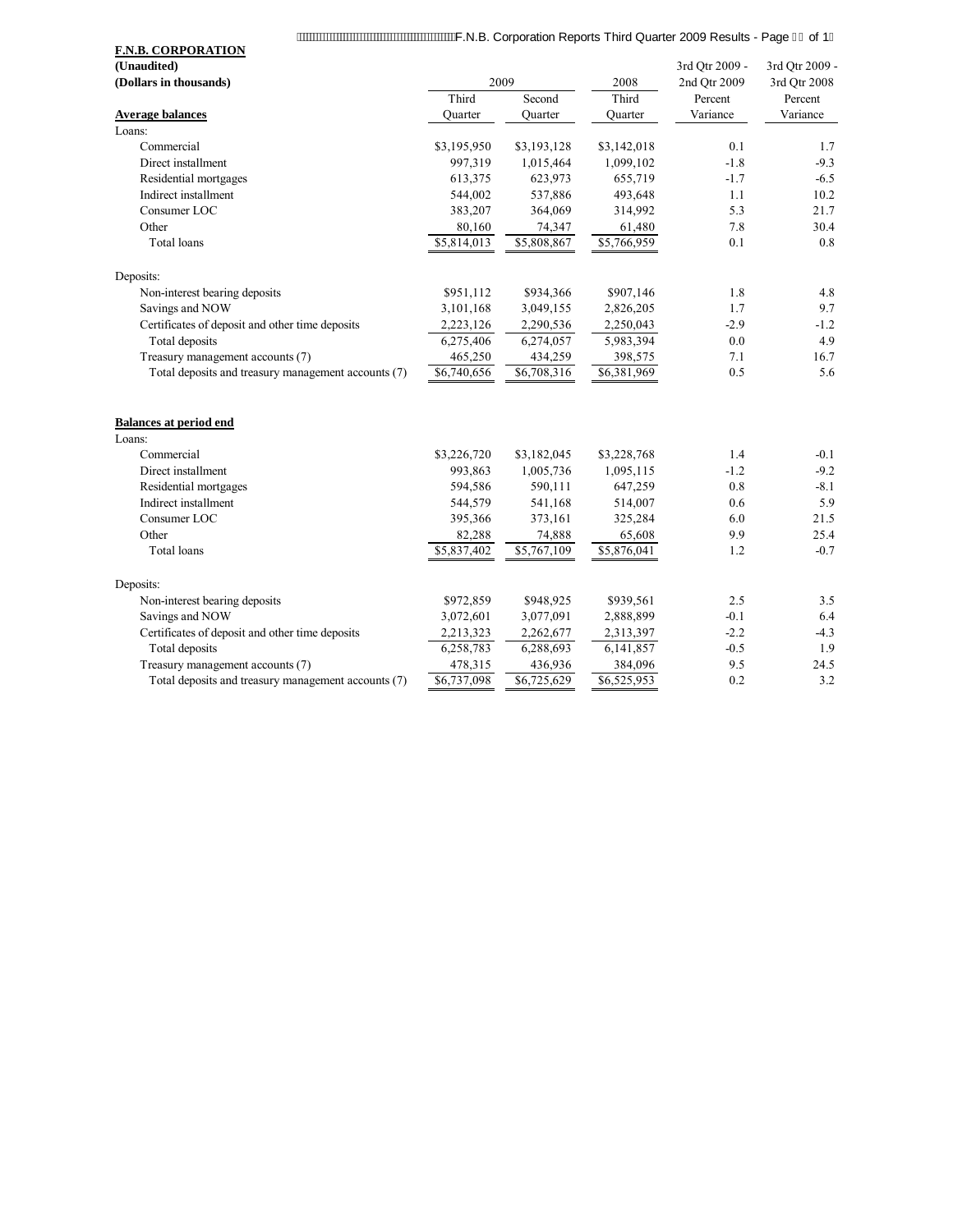# F.N.B. Corporation Reports Third Quarter 2009 Results - Page FGof 1

**F.N.B. CORPORATION (Unaudited)**

|                                                     | Ended September 30, |                         | Percent  |
|-----------------------------------------------------|---------------------|-------------------------|----------|
| <b>Average balances</b>                             | 2009                | 2008                    | Variance |
| Loans:                                              |                     |                         |          |
| Commercial                                          | \$3,188,766         | \$2,828,570             | 12.7     |
| Direct installment                                  | 1,020,690           | 1,044,462               | $-2.3$   |
| Residential mortgages                               | 627,642             | 592,771                 | 5.9      |
| Indirect installment                                | 538,764             | 456,194                 | 18.1     |
| Consumer LOC                                        | 365,078             | 288,945                 | 26.3     |
| Other                                               | 74,959              | 47,449                  | 58.0     |
| <b>Total</b> loans                                  | \$5,815,899         | \$5,258,391             | 10.6     |
| Deposits:                                           |                     |                         |          |
| Non-interest bearing deposits                       | \$928,238           | \$793,836               | 16.9     |
| Savings and NOW                                     | 3,005,164           | 2,512,017               | 19.6     |
| Certificates of deposit and other time deposits     | 2,276,079           | 2,072,524               | 9.8      |
| Total deposits                                      | 6,209,481           | 5,378,377               | 15.5     |
| Treasury management accounts (7)                    | 451,208             | 353,377                 | 27.7     |
| Total deposits and treasury management accounts (7) | \$6,660,689         | \$5,731,754             | 16.2     |
| <b>Balances at period end</b>                       |                     |                         |          |
| Loans:                                              |                     |                         |          |
| Commercial                                          | \$3,226,720         | \$3,228,768             | $-0.1$   |
| Direct installment                                  | 993,863             | 1,095,115               | $-9.2$   |
| Residential mortgages                               | 594,586             | 647,259                 | $-8.1$   |
| Indirect installment                                | 544,579             | 514,007                 | 5.9      |
| Consumer LOC                                        | 395,366             | 325,284                 | 21.5     |
| Other                                               | 82,288              | 65,608                  | 25.4     |
| <b>Total</b> loans                                  | \$5,837,402         | \$5,876,041             | $-0.7$   |
| Deposits:                                           |                     |                         |          |
| Non-interest bearing deposits                       | \$972,859           | \$939,561               | 3.5      |
| Savings and NOW                                     | 3,072,601           | 2,888,899               | 6.4      |
| Certificates of deposit and other time deposits     | 2,213,323           | 2,313,397               | $-4.3$   |
| Total deposits                                      | 6,258,783           | 6,141,857               | 1.9      |
| Treasury management accounts (7)                    | 478,315             | 384,096                 | 24.5     |
| Total deposits and treasury management accounts (7) | \$6,737,098         | $\overline{86,52}5,953$ | 3.2      |

**(Dollars in thousands)** For the Nine Months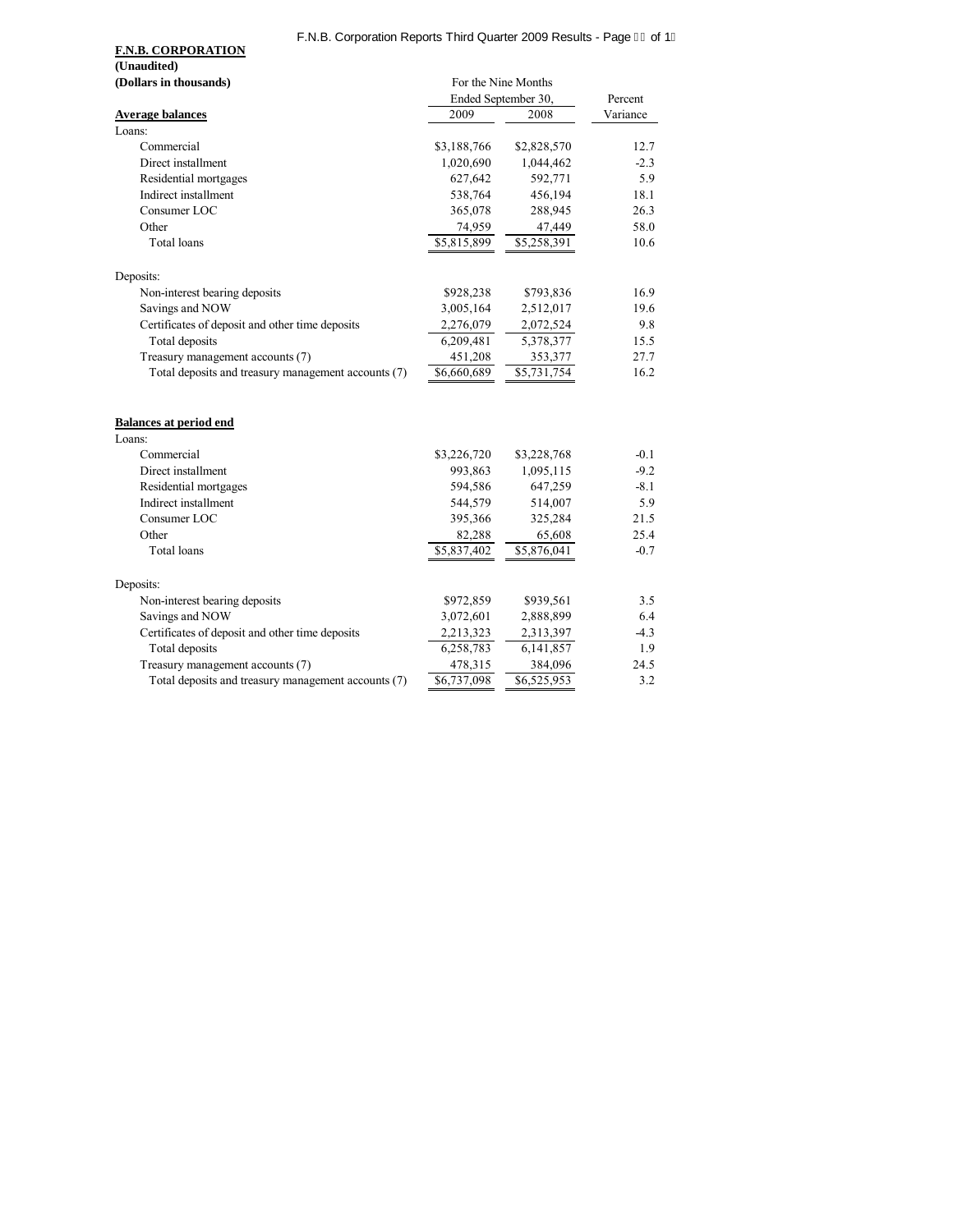## F.N.B. Corporation Reports Third Quarter 2009 Results - Page FH of 1

|                                                  | Third Quarter 2009 |                  |          |           |
|--------------------------------------------------|--------------------|------------------|----------|-----------|
|                                                  | Bank - PA          | Bank - FL        | Regency  | Total     |
| Asset quality data, by geographic region         |                    |                  |          |           |
| Non-accrual loans                                | \$55,454           | \$68,073         | \$2,103  | \$125,630 |
| Restructured loans                               | 3,650              | $\mathbf{0}$     | 4,632    | 8,282     |
| Non-performing loans                             | 59,104             | 68,073           | 6,735    | 133,912   |
| Other real estate owned                          | 10,380             | 8,067            | 1,294    | 19,741    |
| Total non-performing loans and OREO              | 69,484             | 76,140           | 8,029    | 153,653   |
| Non-performing investments (8)                   | 5,758              | $\mathbf{0}$     | $\bf{0}$ | 5,758     |
| Non-performing assets                            | \$75,242           | \$76,140         | \$8,029  | \$159,411 |
| Net loan charge-offs                             | \$4,469            | \$4,059          | \$1,450  | \$9,978   |
| Provision for loan losses                        | 7,555              | 7,379            | 1,521    | 16,455    |
| Allowance for loan losses                        | 72,764             | 26,627           | 6,501    | 105,892   |
| Loans, net of unearned income                    | 5,407,215          | 271,634          | 158,553  | 5,837,402 |
| Non-performing loans / total loans               | 1.09%              | 25.06%           | 4.25%    | 2.29%     |
| Non-performing loans + OREO / total loans + OREO | 1.28%              | 27.22%           | 5.02%    | 2.62%     |
| Allowance for loan losses / total loans          | 1.35%              | 9.80%            | 4.10%    | 1.81%     |
| Allowance for loan losses /                      |                    |                  |          |           |
| non-performing loans                             | 123.11%            | 39.12%           | 96.53%   | 79.08%    |
| Net loan charge-offs (annualized) /              |                    |                  |          |           |
| average loans                                    | 0.33%              | 5.90%            | 3.64%    | 0.68%     |
| Loans 30 - 89 days past due                      | \$43,140           | \$2,700          | \$2,853  | \$48,693  |
| Loans 90+ days past due                          | 10,827             | $\boldsymbol{0}$ | 2,298    | 13,125    |
| Non-accrual loans                                | 55,454             | 68,073           | 2,103    | 125,630   |
| Total past due and non-accrual loans             | \$109,421          | \$70,773         | \$7,254  | \$187,448 |
| Total past due and non-accrual loans/total loans | 2.02%              | 26.05%           | 4.58%    | 3.21%     |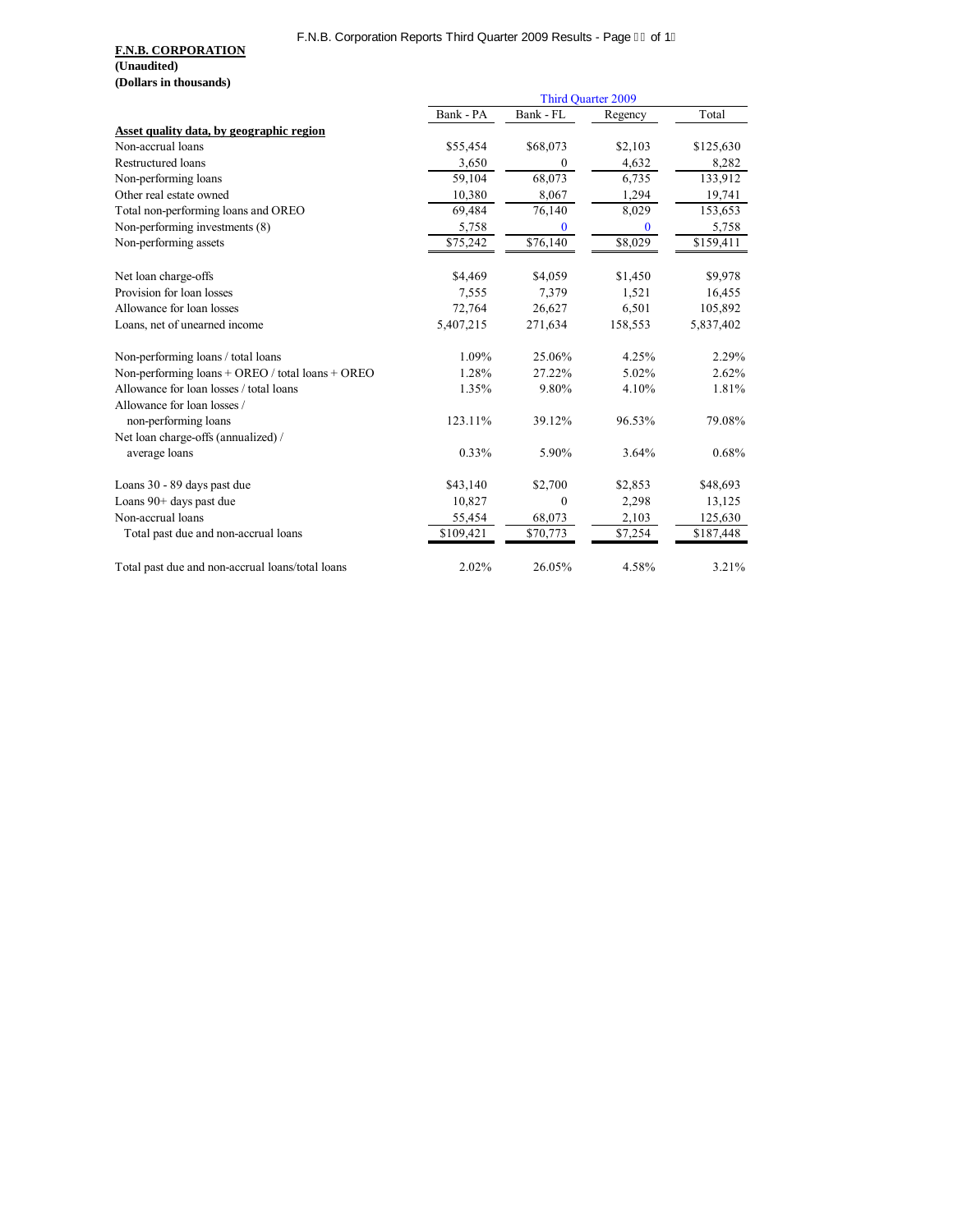|                                                  | <b>Second Quarter 2009</b> |           |          |           |
|--------------------------------------------------|----------------------------|-----------|----------|-----------|
|                                                  | Bank - PA                  | Bank - FL | Regency  | Total     |
| Asset quality data, by geographic region         |                            |           |          |           |
| Non-accrual loans                                | \$49,629                   | \$65,597  | \$1,787  | \$117,013 |
| Restructured loans                               | 1,484                      | $\theta$  | 4,259    | 5,743     |
| Non-performing loans                             | 51,113                     | 65,597    | 6,046    | 122,756   |
| Other real estate owned                          | 9,106                      | 7,967     | 1,073    | 18,145    |
| Total non-performing loans and OREO              | 60,219                     | 73,564    | 7,119    | 140,901   |
| Non-performing investments (8)                   | 7,630                      | 0         | $\bf{0}$ | 7,630     |
| Non-performing assets                            | \$67,849                   | \$73,564  | \$7,119  | \$148,531 |
| Net loan charge-offs                             | \$4,880                    | \$11,206  | \$1,535  | \$17,621  |
| Provision for loan losses                        | 4,970                      | 7,238     | 1,701    | 13,909    |
| Allowance for loan losses                        | 69,678                     | 23,307    | 6,430    | 99,415    |
| Loans, net of unearned income                    | 5,335,823                  | 274,453   | 156,833  | 5,767,109 |
| Non-performing loans / total loans               | 0.96%                      | 23.90%    | 3.86%    | 2.13%     |
| Non-performing loans + OREO / total loans + OREO | 1.13%                      | 26.05%    | 4.51%    | 2.44%     |
| Allowance for loan losses / total loans          | 1.31%                      | 8.49%     | 4.10%    | 1.72%     |
| Allowance for loan losses /                      |                            |           |          |           |
| non-performing loans                             | 136.32%                    | 35.53%    | 106.35%  | 80.99%    |
| Net loan charge-offs (annualized) /              |                            |           |          |           |
| average loans                                    | 0.36%                      | 15.60%    | 3.99%    | 1.22%     |
| Loans 30 - 89 days past due                      | \$45,822                   | \$0       | \$2,910  | \$48,732  |
| Loans 90+ days past due                          | 9,775                      | $\theta$  | 2,257    | 12,032    |
| Non-accrual loans                                | 49,629                     | 65,597    | 1,787    | 117,013   |
| Total past due and non-accrual loans             | \$105,226                  | \$65,597  | \$6,954  | \$177,777 |
| Total past due and non-accrual loans/total loans | 1.97%                      | 23.90%    | 4.43%    | 3.08%     |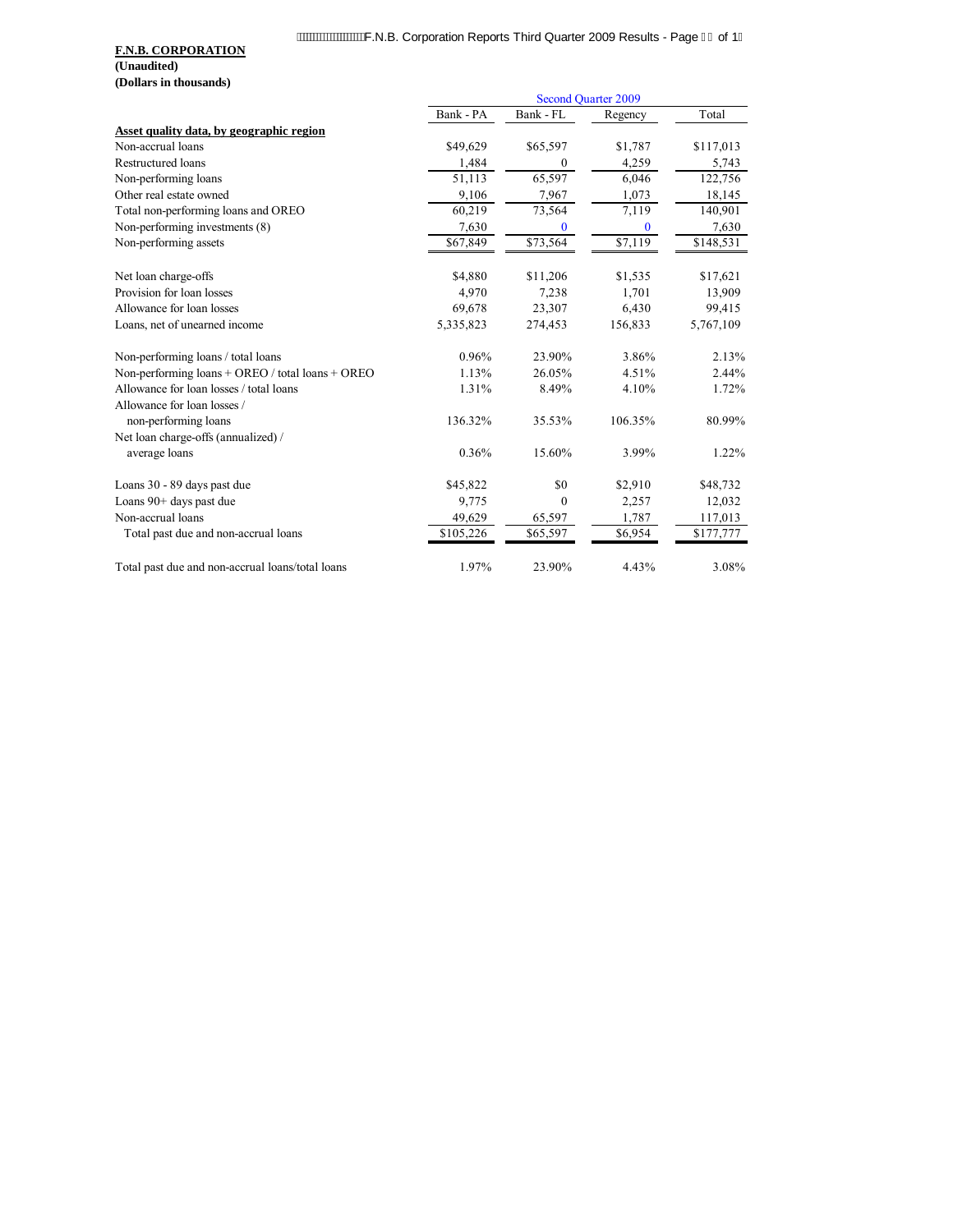#### NON-GAAP FINANCIAL MEASURES

The following non-GAAP financial measures used by the Corporation provide information useful to investors in understanding the Corporation's operating performance and trends, and facilitate comparisons with the performance of the Corporation's peers. The non-GAAP financial measures used by the Corporation may differ from the non-GAAP financial measures other financial institutions use to measure their results of operations. The following tables summarize the non-GAAP financial measures derived from amounts reported in the Corporation's financial statements.

|                                                          |             | 2009        | 2008             |
|----------------------------------------------------------|-------------|-------------|------------------|
|                                                          | Third       | Second      | Third            |
|                                                          | Quarter     | Quarter     | Quarter          |
| Return on average tangible equity (2):                   |             |             |                  |
| Net income (annualized)                                  | \$40,887    | \$42,508    | \$93,507         |
| Amortization of intangibles, net of tax (annualized)     | 4,467       | 4,727       | 5,591            |
|                                                          | 45.354      | 47.235      | 99,098           |
| Average total shareholders' equity                       | 1,128,898   | 1,049,464   | 936,452          |
| Less: Average intangibles                                | (570, 705)  | (572, 701)  | (550, 673)       |
|                                                          | 558,192     | 476.764     | 385,779          |
| Return on average tangible equity (2)                    | 8.13%       | 9.91%       | 25.69%           |
| Return on average tangible common equity (2):            |             |             |                  |
| Net income available to common shareholders (annualized) | \$19,081    | \$36,616    | \$93,507         |
| Amortization of intangibles, net of tax (annualized)     | 4,467       | 4,727       | 5,591            |
|                                                          | 23,548      | 41,343      | 99,098           |
| Average total shareholders' equity                       | 1,128,898   | 1,049,464   | 936,452          |
| Less: Average preferred shareholders' equity             | (72, 727)   | (95,389)    | $\theta$         |
| Less: Average intangibles                                | (570, 705)  | (572, 701)  | (550, 673)       |
|                                                          | 485,466     | 381,375     | 385,779          |
| Return on average tangible common equity (2)             | 4.85%       | 10.84%      | 25.69%           |
| Return on average tangible assets (3):                   |             |             |                  |
| Net income (annualized)                                  | \$40,887    | \$42,508    | \$93,507         |
| Amortization of intangibles, net of tax (annualized)     | 4,467       | 4,727       | 5,591            |
|                                                          | 45.354      | 47.235      | 99.098           |
| Average total assets                                     | 8,701,853   | 8,604,059   | 8,265,506        |
| Less: Average intangibles                                | (570, 705)  | (572, 701)  | (550, 673)       |
|                                                          | 8,131,147   | 8,031,358   | 7,714,833        |
| Return on average tangible assets (3)                    | 0.56%       | 0.59%       | 1.28%            |
| Tangible common book value per share:                    |             |             |                  |
| Total shareholders' equity                               | \$1,052,589 | \$1,151,147 | \$971,074        |
| Less: preferred shareholders' equity                     | 0           | (95, 462)   | $\boldsymbol{0}$ |
| Less: intangibles                                        | (569, 579)  | (571,666)   | (577,318)        |
|                                                          | 483.010     | 484,019     | 393,755          |
| Ending shares outstanding                                | 113,990,095 | 113,965,669 | 89,634,163       |
| Tangible common book value per share                     | \$4.24      | \$4.25      | \$4.39           |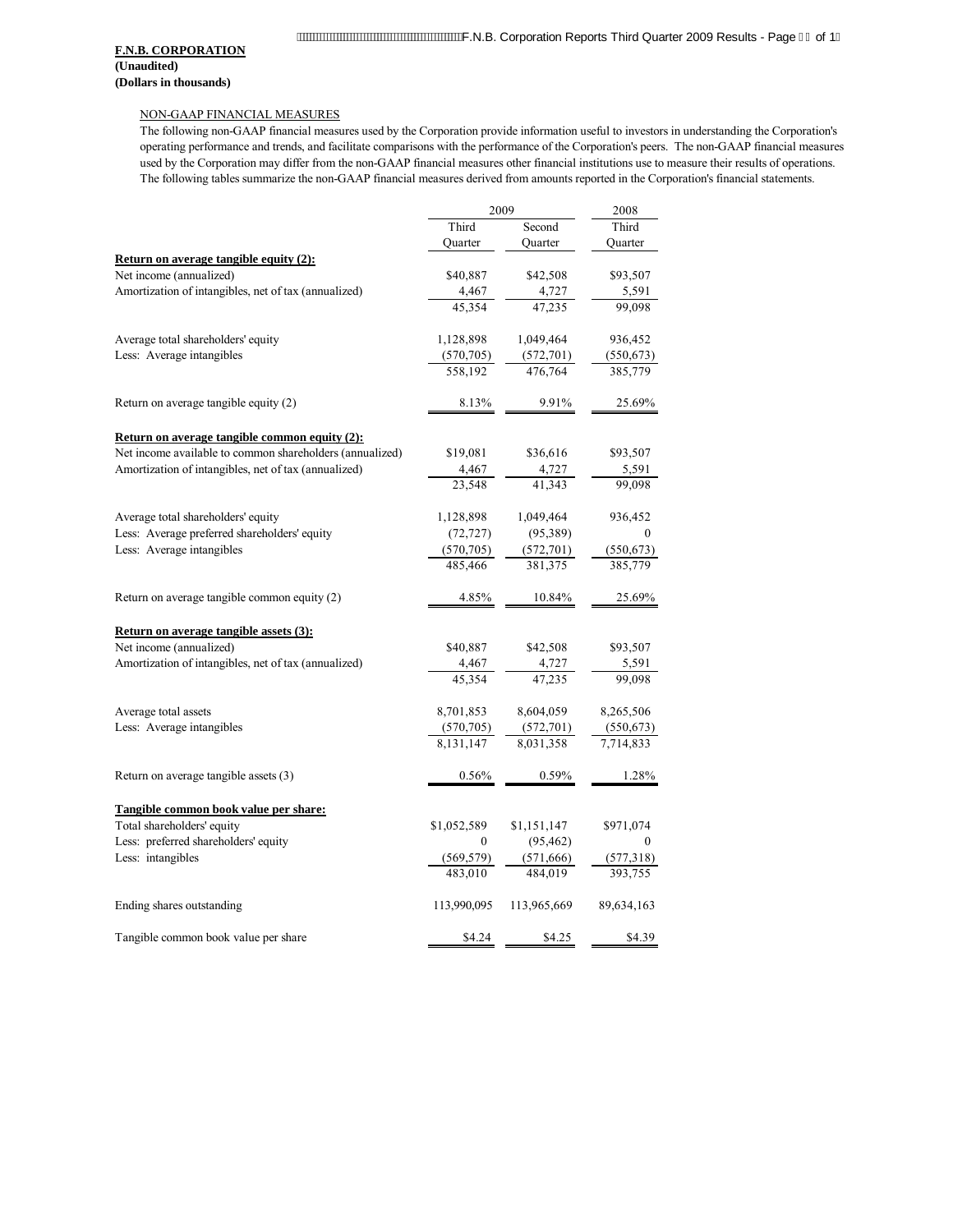|                                                          | For the Nine Months |            |  |
|----------------------------------------------------------|---------------------|------------|--|
|                                                          | Ended September 30, |            |  |
|                                                          | 2009                | 2008       |  |
| <b>Return on average tangible equity (2):</b>            |                     |            |  |
| Net income (annualized)                                  | \$48,874            | \$72,800   |  |
| Amortization of intangibles, net of tax (annualized)     | 4,658               | 3,867      |  |
|                                                          | 53,532              | 76,667     |  |
| Average total shareholders' equity                       | 1,066,683           | 805,540    |  |
| Less: Average intangibles                                | (572, 444)          | (438, 832) |  |
|                                                          | 494.239             | 366,708    |  |
| Return on average tangible equity (2)                    | 10.83%              | 20.91%     |  |
| <b>Return on average tangible common equity (2):</b>     |                     |            |  |
| Net income available to common shareholders (annualized) | \$37,764            | \$72,800   |  |
| Amortization of intangibles, net of tax (annualized)     | 4,658               | 3,867      |  |
|                                                          | 42,423              | 76,667     |  |
| Average total shareholders' equity                       | 1,066,683           | 805,540    |  |
| Less: Average preferred shareholders' equity             | (85,035)            | 0          |  |
| Less: Average intangibles                                | (572, 444)          | (438, 832) |  |
|                                                          | 409,203             | 366,708    |  |
| Return on average tangible common equity (2)             | 10.37%              | 20.91%     |  |
| <b>Return on average tangible assets (3):</b>            |                     |            |  |
| Net income (annualized)                                  | \$48,874            | \$72,800   |  |
| Amortization of intangibles, net of tax (annualized)     | 4,658               | 3,867      |  |
|                                                          | 53,532              | 76,667     |  |
| Average total assets                                     | 8,580,797           | 7,455,911  |  |
| Less: Average intangibles                                | (572, 444)          | (438, 832) |  |
|                                                          | 8,008,353           | 7,017,079  |  |
| Return on average tangible assets (3)                    | 0.67%               | 1.09%      |  |
| Tangible common book value per share:                    |                     |            |  |
| Total shareholders' equity                               | \$1,052,589         | \$971,074  |  |
| Less: preferred shareholders' equity                     | 0                   | 0          |  |
| Less: intangibles                                        | (569, 579)          | (577,318)  |  |
|                                                          | 483,010             | 393,755    |  |
| Ending shares outstanding                                | 113,990,095         | 89,634,163 |  |
| Tangible common book value per share                     | \$4.24              | \$4.39     |  |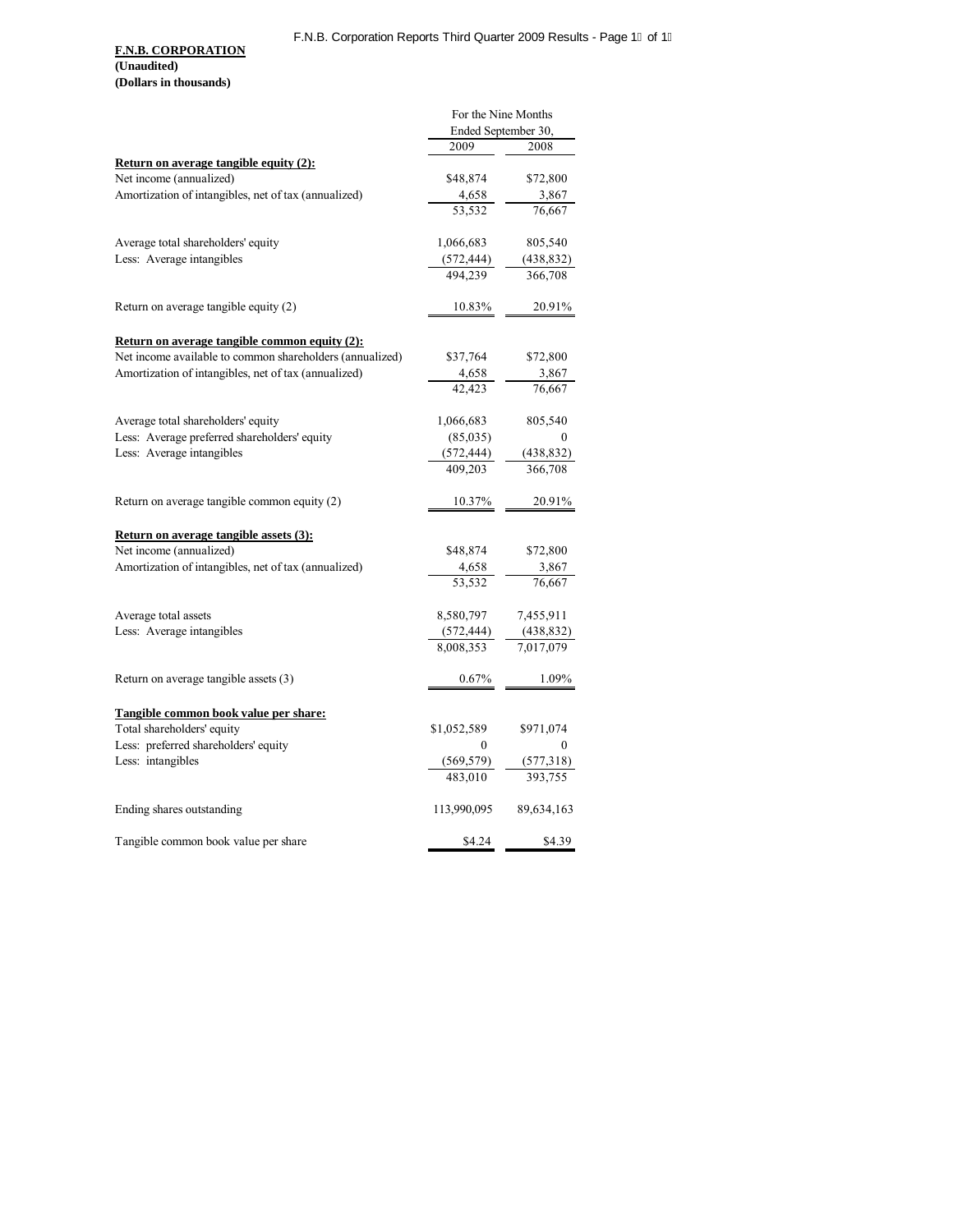|                                                      |                             | 2009        | 2008                        |
|------------------------------------------------------|-----------------------------|-------------|-----------------------------|
|                                                      | Third                       | Second      | Third                       |
|                                                      | Quarter                     | Quarter     | Quarter                     |
| Tangible common book value per share                 |                             |             |                             |
| excluding $AOCI(5)$ :                                |                             |             |                             |
| Total shareholders' equity                           | \$1,052,589                 | \$1,151,147 | \$971,074                   |
| Less: preferred shareholders' equity                 | $\boldsymbol{0}$            | (95, 462)   | $\mathbf{0}$                |
| Less: intangibles                                    | (569, 579)                  | (571, 666)  | (577,318)                   |
| Less: AOCI                                           | 29,529                      | 34,748      | 20,934                      |
|                                                      | 512,539                     | 518,767     | 414,689                     |
| Ending shares outstanding                            | 113,990.095                 | 113,965,669 | 89,634,163                  |
| Tangible common book value per share                 |                             |             |                             |
| excluding AOCI (5)                                   | \$4.50                      | \$4.55      | \$4.63                      |
| Tangible equity/tangible assets (period end):        |                             |             |                             |
| Total shareholders' equity                           | \$1,052,589                 | \$1,151,147 | \$971,074                   |
| Less: intangibles                                    |                             | (571,666)   |                             |
|                                                      | $\frac{(569,579)}{483,010}$ | 579,481     | $\frac{(577,318)}{393,755}$ |
| Total assets                                         | 8,595,872                   | 8,710,320   | 8,457,351                   |
| Less: intangibles                                    | (569, 579)                  | (571,666)   | (577,318)                   |
|                                                      | 8,026,293                   | 8,138,654   | 7,880,033                   |
| Tangible equity/tangible assets (period end)         | $6.02\%$                    | 7.12%       | 5.00%                       |
| Tangible common equity/tangible assets (period end): |                             |             |                             |
| Total shareholders' equity                           | \$1,052,589                 | \$1,151,147 | \$971,074                   |
| Less: preferred shareholders' equity                 | $\mathbf{0}$                | (95, 462)   | $\mathbf{0}$                |
| Less: intangibles                                    | (569, 579)                  | (571, 666)  | (577,318)                   |
|                                                      | 483,010                     | 484,019     | 393,755                     |
| Total assets                                         | 8,595,872                   | 8,710,320   | 8,457,351                   |
| Less: intangibles                                    | (569, 579)                  | (571,666)   | (577,318)                   |
|                                                      | 8,026,293                   | 8,138,654   | 7,880,033                   |
| Tangible common equity/tangible assets (period end)  | 6.02%                       | 5.95%       | 5.00%                       |
| Tangible common equity, excluding AOCI/              |                             |             |                             |
| tangible assets (period end) (5):                    |                             |             |                             |
| Total shareholders' equity                           | \$1,052,589                 | \$1,151,147 | \$971,074                   |
| Less: preferred shareholders' equity                 | 0                           | (95, 462)   | 0                           |
| Less: intangibles                                    | (569, 579)                  | (571, 666)  | (577,318)                   |
| Less: AOCI                                           | 29,529                      | 34,748      | 20,934                      |
|                                                      | 512,539                     | 518,767     | 414,689                     |
| Total assets                                         | 8,595,872                   | 8,710,320   | 8,457,351                   |
| Less: intangibles                                    | (569, 579)                  | (571,666)   | (577,318)                   |
|                                                      | 8,026,293                   | 8,138,654   | 7,880,033                   |
| Tangible common equity, excluding AOCI/              |                             |             |                             |
| tangible assets (period end) (5)                     | 6.39%                       | 6.37%       | 5.26%                       |